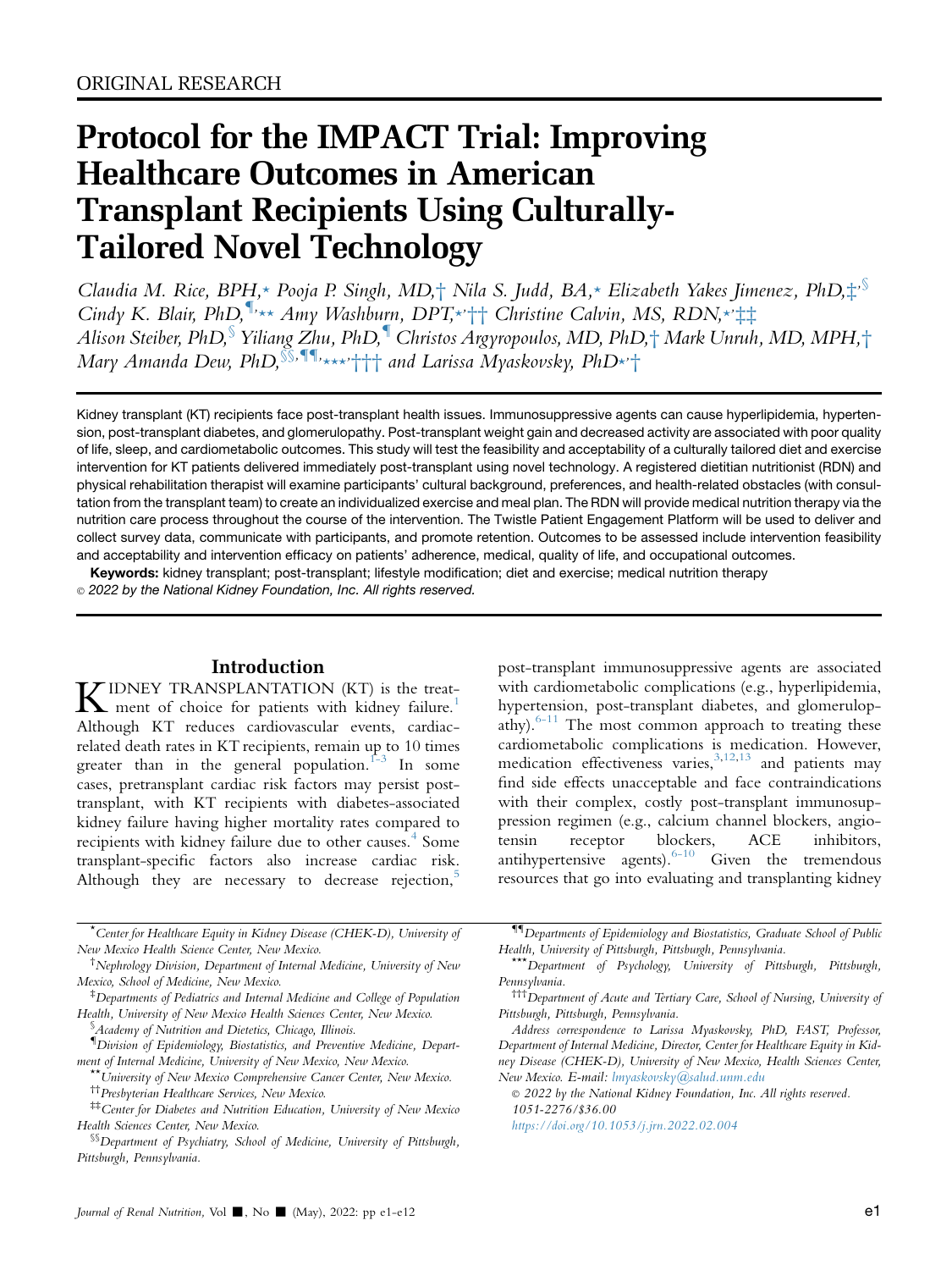failure patients, it is important to explore effective, yet potentially less costly approaches to reducing their cardiac risk post-transplant[.3](#page-9-4)

Weight gain in the first year after KT due to immunosuppressive drugs, existing comorbidities, and exercise apprehension, contributes to elevated cardiometabolic risk. $14-18$  In addition, low levels of physical activity and reduced physical functioning are common after KT, and are associated with a reduced quality of life  $(QOL)^{19}$  and poor sleep quality.[20](#page-9-9) Reduced sleep quality can result in mental and behavioral problems that further exacerbate KT recipients cardiac risk factors.<sup>[20](#page-9-9)</sup> Behavioral counseling focused on lifestyle modification (changes in diet and exercise) has been the mainstay for initial management of obesity, diabetes, and cardiovascular disease for decades in the general population. $21-23$  The US Preventive Service Task Force recommends behavioral interventions centered on nutrition and physical activity for adults at risk for cardiovascular disease.<sup>[21](#page-9-10)</sup> In accordance with these guidelines, an initial short-term investment in enhancing lifestyle modification in KT recipients may yield longterm benefits and cost savings to patients and the healthcare system. However, the presence of both traditional and KT-specific risk factors for cardiovascular events and diabetes after transplantation,  $24-26$  such as weight gain, hypertension, deconditioning, and hyperlipidemia, makes it critical to establish the feasibility and efficacy of an early post-transplant lifestyle modification intervention specif-ically for the KT population.<sup>[27-29](#page-9-12)</sup> Although an approach specifically tailored to KT recipients is an optimal solution,  $3^{0,31}$  $3^{0,31}$  $3^{0,31}$  seminal reviews of physical activity in the KT population resulted in limited lifestyle management guidelines for KT recipients.[15,](#page-9-15)[16](#page-9-16) Additionally, a recent evidence-based clinical practice guideline for nutrition care in CKD and KT recipients from the National Kidney Foundation and the Academy of Nutrition and Dietetics found insufficient evidence to support several dietary rec-ommendations specific to transplant recipients.<sup>[32](#page-9-17)[,33](#page-9-18)</sup> Although a Cochrane review of dietary interventions for  $CKD<sup>17</sup>$  $CKD<sup>17</sup>$  $CKD<sup>17</sup>$  highlighted the limitations of current evidence of dietary interventions, it only found 4 studies that included a total of 168 KT recipients. Thus, interventions for KT patients are limited. It is also important to develop an intervention that accurately and appropriately reflects the current KT population. The latest data from the Organ Procurement and Transplantation Network shows that racial and ethnic minorities comprise 46% of the KT pop-ulation.<sup>[34](#page-9-20)</sup> However, a meta-analysis of lifestyle interventions $35$  found that only 10% were culturally appropriate to the target population. We developed the current protocol to address these gaps.

The Improving Healthcare Outcomes in American Transplant Recipients Using Culturally Tailored Novel Technology (IMPACT) pilot study is designed to test the feasibility and acceptability of a culturally tailored,

multibehavior lifestyle intervention using a novel technology for KT recipients. This intervention will be the first of its kind to work with KT patients immediately following transplant. Because of KT recipients' varied medical status immediately post-transplant and the need to individually monitor their post-transplant immunosuppression regimen, $^{2,12-14}$  $^{2,12-14}$  $^{2,12-14}$  $^{2,12-14}$  a critical component of IMPACT is an individually tailored exercise and diet plan with a physical therapist/exercise physiologist (PT) and a registered dietitian nutritionist (RDN), who will work closely with the post-transplant team to carefully adjust the patient's plan to their medical needs. The IMPACT PT and RDN will combine a personalized assessment of patient food and exercise resources, barriers, and cultural and personal preferences with consideration of clinical specifications from the transplant team. This intervention is innovative because it addresses previous limitations (small sample size, limited follow-up, insufficient data collection),  $14-17$ while adapting its components to meet the needs of the culturally diverse kidney failure population. Although the sample size for the pilot study is modest, it will amount to approximately 12% of the sample in the Cochrane group meta-analysis noted above and will serve as the foundation for our large-scale study. Another innovation of IMPACT is the use of the Twistle Patient Engagement Plat-form by Health Catalyst<sup>[36](#page-10-0)</sup> to follow-up with participants between their scheduled appointments, promote adherence to the intervention, collect all questionnaire data, and enhance participant retention.

This paper describes the protocol of the IMPACT pilot study. The study aims are to: (1) examine IMPACT's acceptability and feasibility in KT recipients; and (2) explore the efficacy of IMPACT on proximal outcomes (e.g., weight, lipid profile, HbA1c, sleep quality, QOL) and distal outcomes (e.g., occupational functioning) in KT recipients in line with SONG-Tx core outcomes. $37$ Please see [Table 1](#page-2-0) for an outline of aims, key outcome measures, and their operationalization. The findings of this pilot study will be used to develop a large-scale, pragmatic clinical trial to test the efficacy and cost-effectiveness of IMPACT on KT recipients' post-transplant outcomes (i.e., obesity, cardiovascular events, diabetes, sleep quality, and QOL).

# Methods

## **Overview**

This pilot randomized clinical trial will assess the feasibility and acceptability of initiating a post-transplant diet and exercise intervention for kidney transplant recipients within 24-48 hours of receiving a transplant. KT patients who received a transplant at a state-funded safety-net hospital with a kidney transplant center will be recruited for this study. Also, to facilitate collaboration, the research team will send a periodic email with concise descriptions of the study purpose and procedures to the transplant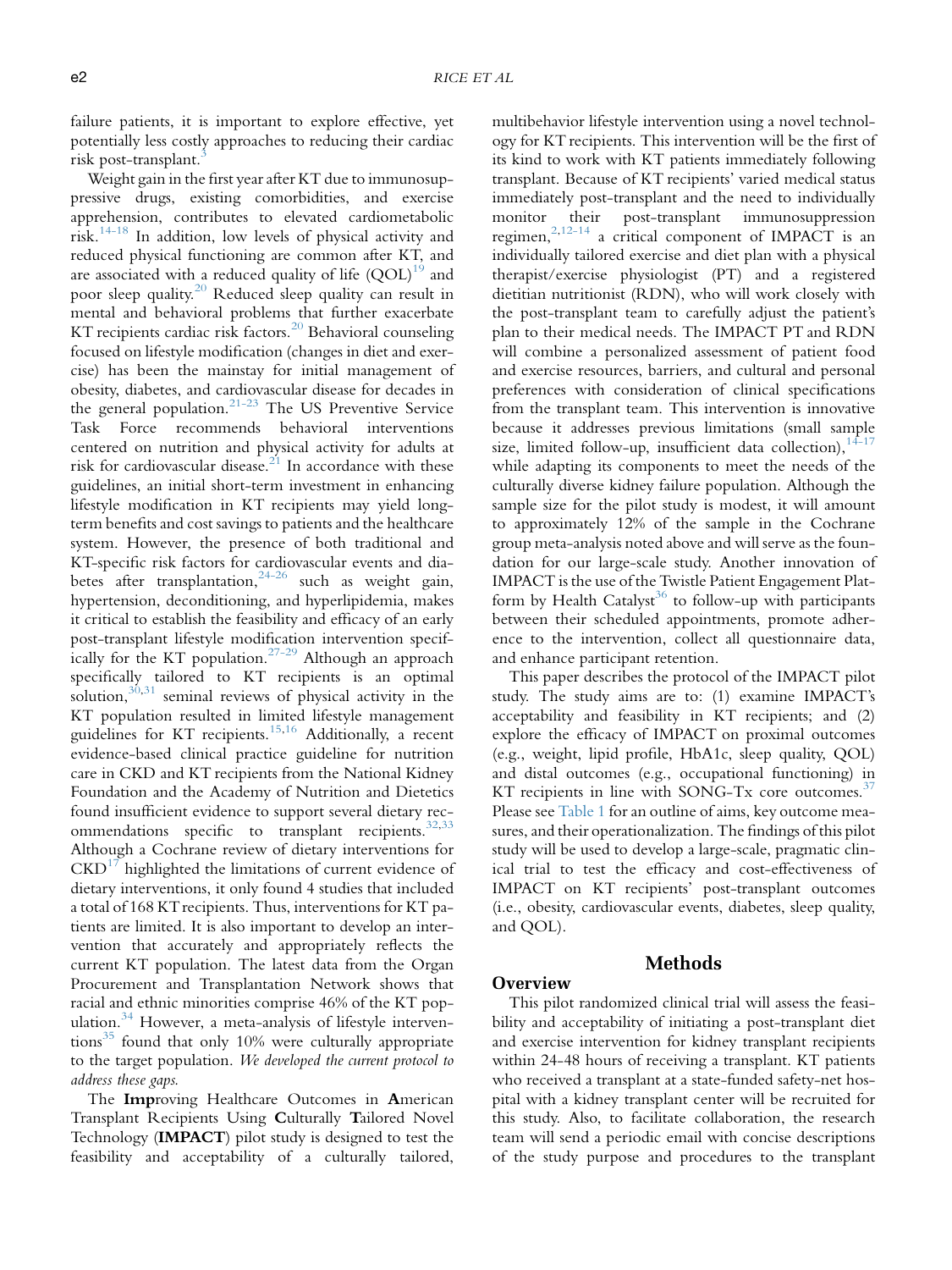<span id="page-2-0"></span>

| Aim                                                                                                                                                                                                                                                                                                    | Outcomes                                                                                                                          | Operationalization                                                                                                                                                                                                  |  |  |  |  |  |  |  |
|--------------------------------------------------------------------------------------------------------------------------------------------------------------------------------------------------------------------------------------------------------------------------------------------------------|-----------------------------------------------------------------------------------------------------------------------------------|---------------------------------------------------------------------------------------------------------------------------------------------------------------------------------------------------------------------|--|--|--|--|--|--|--|
| Aim 1: Examine IMPACT's acceptability and feasibility in KT recipients                                                                                                                                                                                                                                 |                                                                                                                                   |                                                                                                                                                                                                                     |  |  |  |  |  |  |  |
| 1a. Assess acceptability by patient ratings<br>of satisfaction with the culturally tailored<br>diet and exercise intervention,<br>as well as the Twistle patient engagement<br>platform.                                                                                                               | Acceptability<br>Feasibility                                                                                                      | Satisfaction with IMPACT Intervention<br>questionnaire<br>• Usability Scale for Twistle<br>Usability scale for activPAL<br>3-month brief satisfaction interview<br>6-month in-depth satisfaction interview          |  |  |  |  |  |  |  |
| 1b. Assess feasibility by determining<br>recruitment and retention rates and<br>assessing participant<br>adherence to the IMPACT intervention                                                                                                                                                          | Recruitment<br>Retention                                                                                                          | Eligible patients, number recruited,<br>number retained<br>Number refused, number withdrawn after<br>consent<br>• Study discontinuation tool and observa-<br>tion log to track reasons for refusal or<br>withdrawal |  |  |  |  |  |  |  |
| 1c. Determine the ideal personnel hours<br>and the number of staff required for the<br>physical therapist/exercise<br>physiologist and registered dietitian<br>nutritionist roles.<br>Aim 2: Test the efficacy of IMPACT on proximal outcomes (e.g., weight, lipid profile, HbA1c, sleep quality, QOL) | Visit frequency<br>Visit duration                                                                                                 | Visit frequency and duration with PT and<br>RDN including extra visits required to<br>help those patients with greater comor-<br>bidities or acute events (infections or<br>other reasons for hospitalization)      |  |  |  |  |  |  |  |
| and distal outcomes (e.g., occupational functioning) in KTKT recipients<br>2a. Assess participants' adherence to the<br>exercise and diet intervention aspects of<br><b>IMPACT</b>                                                                                                                     | Adherence                                                                                                                         | Diet and exercise adherence<br>questionnaire<br>Nutrition follow-up visits<br>$\bullet$<br>PT follow-up visits                                                                                                      |  |  |  |  |  |  |  |
| 2b. Begin to examine changes in patient<br>outcomes and the relationship between<br>adherence to IMPACT<br>and patient outcomes                                                                                                                                                                        | Quality of life, physical activity,<br>sleep functioning, occupational<br>functioning, biochemical and<br>anthropometric measures | ActivPAL Data - for physical activity<br>PROMIS QOL<br>$\bullet$<br>PROMIS Sleep-Related Impairment and<br>Sleep Disturbance Measures<br>CHART-SF – occupational functioning<br>$\bullet$ EMR data                  |  |  |  |  |  |  |  |

clinical and administrative staff. In addition to usual posttransplant care, intervention group participants will receive a customized exercise and nutrition plan tailored by a PT and an RDN. Periodic surveys assessing QOL, as well as adherence to the diet and exercise plan, will be delivered using Twistle. Participants in usual care (UC) will only receive standard post-transplant care, as well as periodic surveys. Physical activity in all participants will be assessed using the activPAL accelerometer and follow all participants for 12 months post-transplant. Finally, the study team will conduct open-ended interviews with all intervention participants and clinic staff to assess their impressions and recommendations for the intervention. The study site's Human Research Protections Office (19-413) approved the protocol.

#### Target Population

The research team will recruit 20 male or female kidney transplant recipients. To be eligible for the study, patients must be: 18 years of age or older, speak English, mentally competent to make a voluntary decision about trial participation, and receive their kidney transplant from the study site. A majority of kidney failure patients at the study site are Hispanic/Latino/a (HL) (44%) or American Indian (AI) (33%), have a household income of  $\leq$ \$25k, are on public

insurance, or have a high school or lower-level education. Thus, the study sample will include disadvantaged populations that are underrepresented in past research and prepare us to conduct a larger study in a diverse population.

## Screening and Recruitment

All transplant physicians and transplant staff at the study site will receive a twice-weekly email reminder regarding the study inclusion and exclusion criteria and an inquiry about any upcoming kidney transplants. Clinical team members will notify the research team via email when eligible patients are available for recruitment. The research coordinator will approach eligible patients in the hospital 24-48 hours prior to or after transplant to review the consent form, address any questions, and obtain verbal and written consent from the participant. Once patients consent to study participation, they will be randomized into either the IMPACT intervention or UC study arms.

#### Random Assignment

Patients who consent to participate in the study will be randomly assigned either to the IMPACT intervention or the UC arm. Patients will be informed about the different study arms during the consenting process. The research team will not blind participants to their study condition,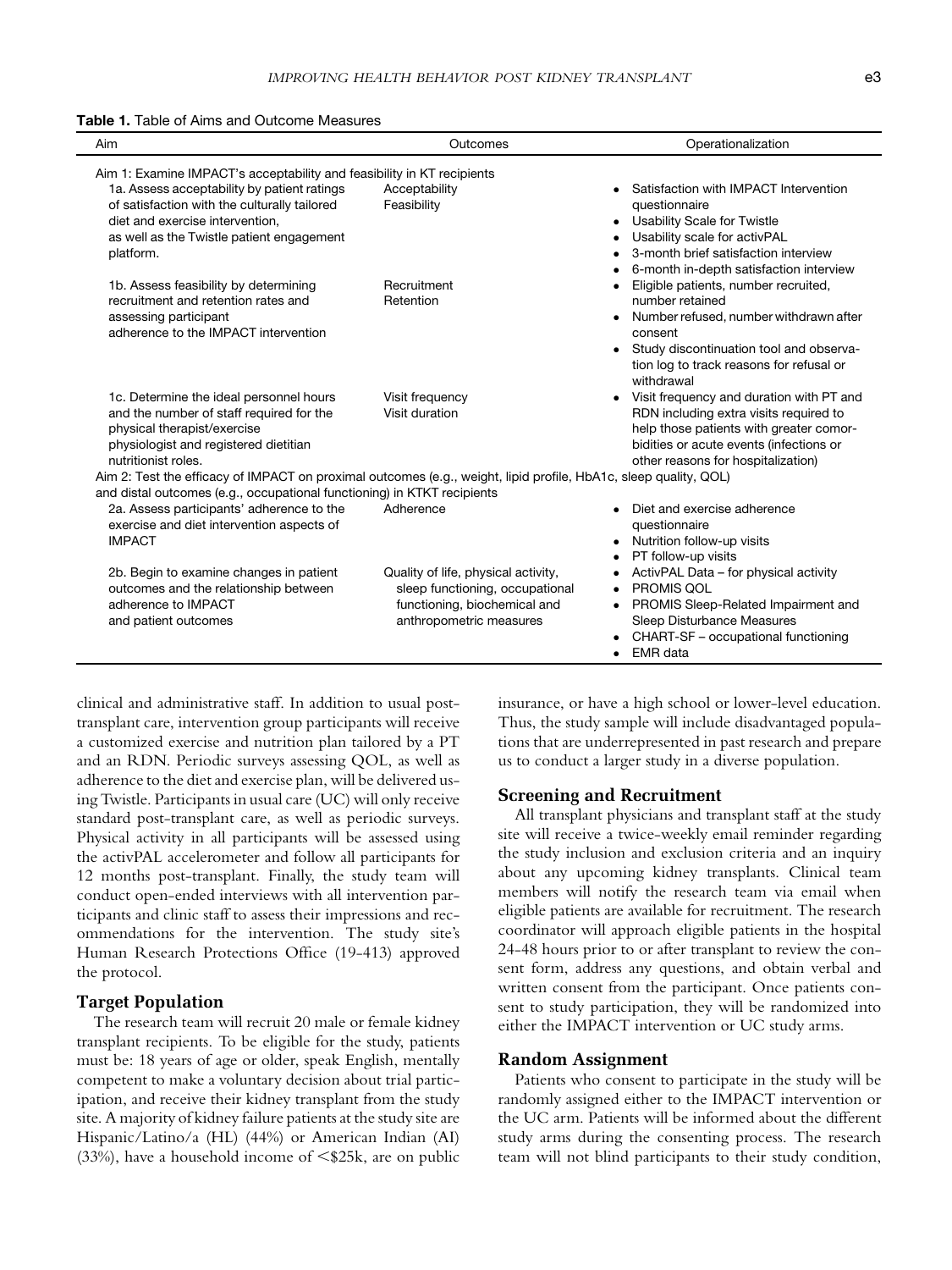<span id="page-3-0"></span>

Figure 1. IMPACT and usual care participant pathway.

and participants will be given the option to switch conditions if they are not satisfied with their assignment. This option was included to assess intervention acceptability during the pilot study; however, this option may be eliminated for the larger-scale study to ensure proper randomization. The study team will collect information about the number of participants that chose to switch study assignments to enhance information regarding intervention feasibility. A blocked stratification randomization approach will be used based on participant's EMR-extracted racial and ethnic group (non-Hispanic white, HL, non-Hispanic AI/other race). Subsequent patients of each racial and ethnic group will be alternately assigned to a study arm to ensure equal distribution of intervention versus control in each racial and ethnic group.

#### IMPACT Intervention and Adaptation

Participant burden will be minimized by scheduling intervention visits (meetings with the PT and RDN) and questionnaire assessments to commence during the hospital stay and coincide with participants' standard post-transplant clinic visits (see [Fig. 1](#page-3-0)). The transplant team schedules patients for appointments at the post-transplant clinic weekly for the first month, then every 2 weeks for the next 2 months, then once a month at 4-6 months post-KT, with a final visit at 12 months. Pairing intervention visits with the post-transplant clinic appointments allow IMPACT participants to have intensive support early on, resulting in approximately 13 total visits over the course of the first year post-transplant. Visit frequency will vary depending on participants' status and healthcare needs post-transplant, with some participants requiring fewer or more visits. Those in UC will not undergo any diet or exercise intervention but will wear an activity monitor at the same assessment points as intervention participants (see Section [2.5.2\)](#page-4-0). The study team (including the PT and RDN) will meet on a weekly basis to discuss each participant's progress and to ensure that the PT and RDN intervention plans do not conflict.

#### Exercise Prescription and Structure

Pre-KTand post-KT patients report lower levels of physical activity than the general population due to fatigue, fear of movement, and lack of clinician guidance.<sup>[14](#page-9-7)</sup> Due to heterogeneity among the exercise programs used in previous

post-KT studies, it is difficult to reach definitive conclusions regarding the benefit of aerobic versus resistance training.<sup>[14](#page-9-7)[,16](#page-9-16)[,27](#page-9-12)</sup> Thus, for participants in the intervention arm, the study will combine instruction that is professionally guided by a PT, and incorporates a rehabilitation approach to slowly increasing KT recipients' physical activ- $i\overline{v}^{38-40}$  $i\overline{v}^{38-40}$  $i\overline{v}^{38-40}$  until they can engage in exercise at levels consistent with the KDIGO guideline (i.e., exercise for 30 minutes, 5 times per week).  $41,42$  $41,42$  $41,42$  This approach was taken because, in the current era of personalized medicine, it would not be appropriate to prescribe one form of exercise across all participants. A tailored approach to physical rehabilitation with the end goal of a participant's ability to meet the KDIGO guidelines within their specific built environment is optimal for patient health and outcomes. Participants in the UC arm will not have any contact with our research PT.

Before hospital discharge, the study PTwill visit participants to conduct a structured assessment and begin a rehabilitation program. The PT will conduct a standardized assessment of the participant's history of physical activity us-ing the Global Physical Activity Questionnaire (GPAQ).<sup>[43](#page-10-5)</sup> The PTwill then discuss a list of goals with the participant to determine what they would like to gain from the inter-vention. The domains of participant goals<sup>[44](#page-10-6)</sup> include relationships/family (e.g., participate in activities with family), recreation/physical activity (e.g., increase social life), employment/education (e.g., return to work), household care/maintenance (e.g., engage in care of family or pets), and self-care (e.g., dress, bathe, and complete toileting independently). After determining participants' goals, the PT will assess participants' functional mobility and ambulation tolerance. The PTwill then prescribe an initial walking program for the participant (e.g., walk 5 min,  $3\times/$ day), to be performed until the next PT visit.

At participants' first outpatient clinic visit, the PT will conduct assessments of their submaximal cardiovascular endurance using the 6 Minute Walk Test (6MWT), $45$  functional strength using the 30-second chair stand test,  $46$  and static balance (i.e., feet together, semi-tandem, tandem, and single-limb stance). $47-49$  The PT will also periodically reassess these measures throughout the intervention to determine participants' functional progress. In addition, during the clinic visits, the PT will prescribe and modify a physical activity regimen. Physical activity will be focused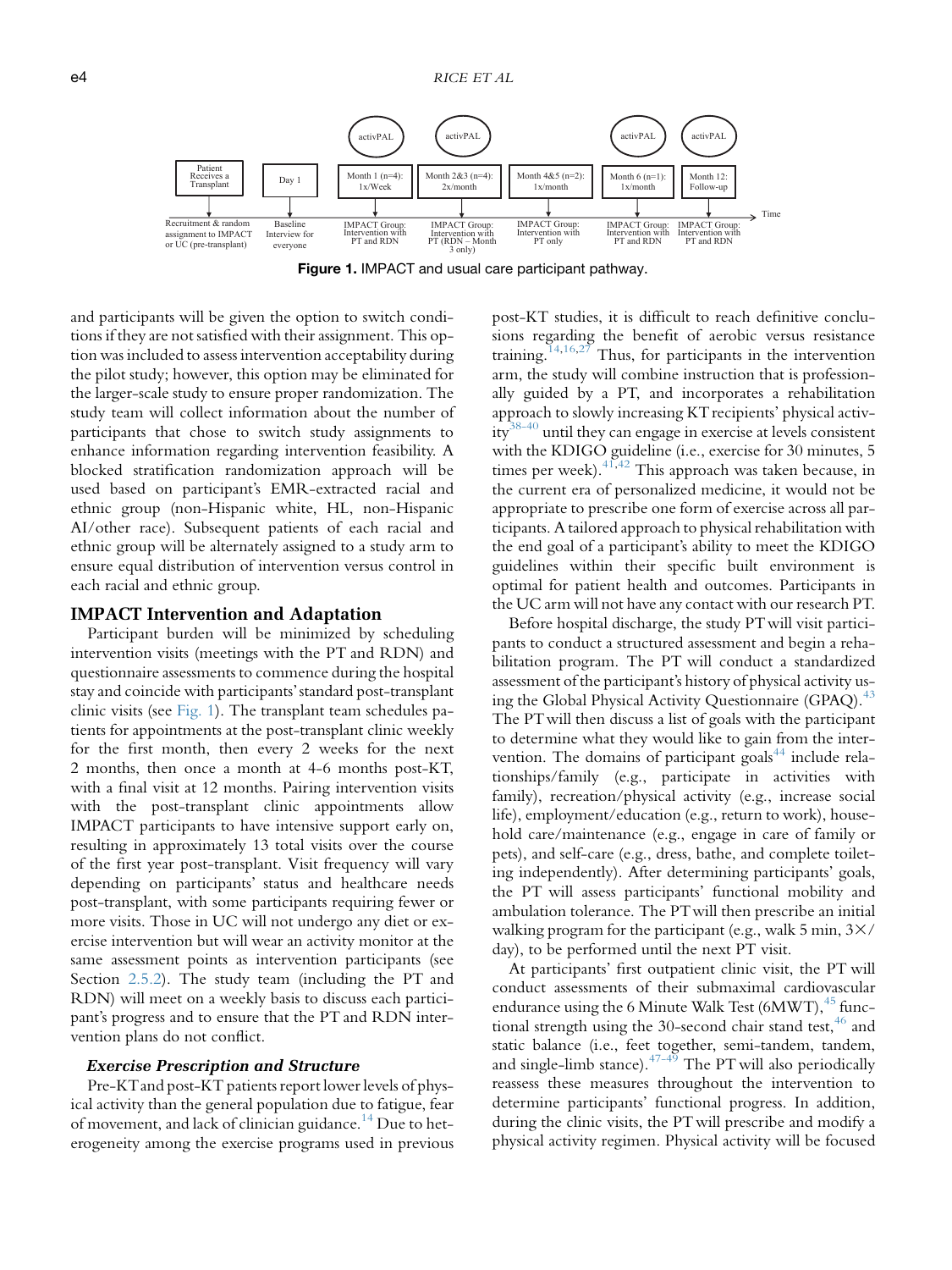on rehabilitation (i.e., walking, stationary cycling, and light lower extremity strengthening and endurance exercises) until the participant is surgically cleared for exercise without restriction. Surgical clearance for lifting, abdominal exercises, and activity that is more strenuous generally occurs 6-8 weeks post-transplant, at which point the PT will guide participants to increase the intensity and variety of their exercise program. The PTwill assess participants' tolerance to the intervention by their self-reported subjective comments and the Borg Rate of Perceived Exer-tion Category-Ratio Scale.<sup>[50](#page-10-10)</sup>

The PT may meet with an intervention participant a total of 13 times throughout the study because protocol visits will coincide with their other post-transplant visits. However, their visit frequency with the PT may vary depending on their post-transplant clinic visit schedule, which will depend on a specific participant's post-transplant functional status as assessed by the transplant team. The first 2 PT visits will be in-person to conduct assessments and set goals. If the study PT is unable to see a participant at their prescheduled visit, the PT will conduct subsequent visits over Zoom or telephone to reduce participant burden. Throughout the intervention, the PTwill prescribe a combination of aerobic and resistance exercises relating to lower extremity strengthening (e.g., heel raises, lunges, standing hip extensions), upper extremity strengthening (e.g., bicep curls, pushups, rows), core strengthening (e.g., planks, inchworms), balance exercises (e.g., tandem stance, sidestepping), general flexibility (e.g., hamstring stretch, biceps stretch), and cardiovascular exercises (e.g., walking, cycling, jumping jacks). The PTwill gradually incorporate and periodically adjust these exercises at subsequent visits to best address the participant's goals and needs.

#### <span id="page-4-0"></span>Physical Activity Monitoring

Within 1 week post-transplant, the study team will assess a ''baseline'' test of physical activity, including a measure of time spent sedentary (i.e., sitting/lying), standing, and stepping (and the intensity) during awake hours using the activ-PAL accelerometer.  $51,52$  $51,52$  The activPAL is an electronic activity monitor - a small, thin device, similar to a patch, which can be worn on a participant's mid-thigh during the day and overnight. Regardless of condition, all study participants will wear the device for 1 week, 4 times throughout the duration of the study (see [Fig. 1](#page-3-0)): 4- 7 days post-transplant, 6-8 weeks post-transplant, and then at 6- and 12-month post-transplant. Participants will be instructed to mail back the activPAL monitor using a preaddressed envelope after each use.

#### Diet Prescription and Structure

As in most other transplant centers, post-transplant usual care in our center includes 1 post-transplant visit with an RDN. Patients only see an RDN again if they have a newly identified condition requiring nutrition counseling, such as uncontrolled or new-onset diabetes, or require a post-transplant diet clarification. In contrast, KT recipients in our IMPACT trial will see the RDN interventionist once per week during the first month of the intervention and then once at 3, 6, and 12 months post-transplant.

Based on nutrition care guidelines from KDOQI and other national and international sources<sup>[32](#page-9-17)[,53](#page-10-13)</sup>, the first nutrition visit will occur immediately post-transplant, before patients are discharged from the hospital, to emphasize the importance of nutrition in the midst of the intensive medical intervention and management. During this meeting, the RDN will assess participants' cultural background, food preferences and habits, functional abilities and health, nutrition risks, and food security using an adapted version of the Home and Community Care food service client cultural food preferences assessment tool.<sup>[54](#page-10-14)</sup> At future meetings between the RDN and participants, the RDN will provide medical nutrition therapy via the nutrition care process (NCP), as described by the Academy of Nutrition and Dietetics.<sup>[55](#page-10-15)</sup> The NCP involves conducting a comprehensive nutrition assessment, which includes reviewing participants' food and nutrition-related history (e.g., meal patterns, food habits), as well as assessing nutrition-focused physical findings (e.g., appetite, chewing problems, swallowing problems, gastrointestinal problems). The RDN will make a nutrition diagnosis, work with participants to identify appropriate nutrition intervention(s) and goals and establish a nutrition prescription, monitor and evaluate progress on the goal and set new goals as appropriate at subsequent sessions. Example nutrition interventions that will be facilitated by the RDN include individualized nutrition education, counseling (e.g., cognitive behavioral therapy and motivational interviewing techniques), skill-building support related to food purchasing and preparation and diet self-monitoring, coordination of care (e.g., referrals to community resources to assist with food security), and overcoming nutrition barriers (e.g., post-transplant dietary knowledge deficit, management of gastrointestinal problems).<sup>53</sup> Dietary prescriptions will consider participants' history, knowledge, beliefs, and preferences. The RDN will conduct visits in either in-clinic, or over Zoom, or over the telephone, depending on participant availability and document care into REDCap<sup>56</sup> using standardized Nutrition Care Process Terminology.<sup>[55](#page-10-15)</sup> Although the RDN will use the NCP to assess participants' dietary preferences, needs, and goals, these visits will also serve as a tool for providing dietary prescriptions based on participants' history, knowledge, beliefs, and preferences. During these follow-up visits, the RDN will also monitor changes in participants' dietary intake, anthropometric measures (e.g., body mass index [BMI]), and biochemical values (i.e., electrolytes, glucose, A1c, HDL, LDL, and triglycerides). The continued support participants receive from an RDN at the follow-up visits will support achievement and maintenance of dietary patterns that meet their individualized nutritional needs post-transplant while also helping to establish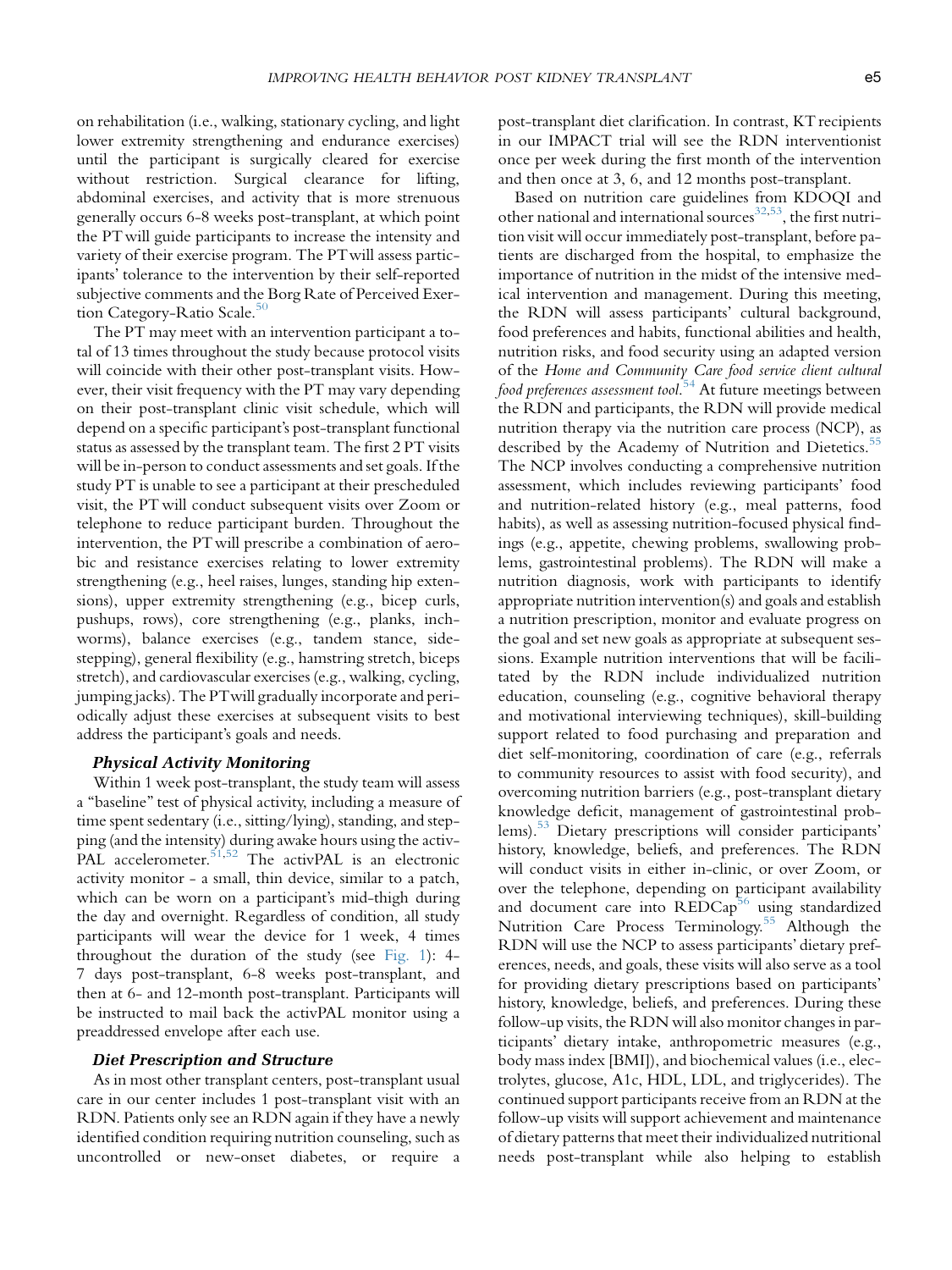nutrition behaviors that reduce the risk of excess weight gain and elevated cardiometabolic risk.

# The Twistle Patient Engagement Platform by Health Catalyst

The most critical innovation of the IMPACT study is the use of the Twistle patient engagement platform.<sup>[36](#page-10-0)</sup> Twistle is a HIPAA-compliant patient engagement platform designed to perform across all clinical specialties, procedures, and chronic conditions. Because Twistle is a multimodal platform, it can deliver messages and reminders through smartphone apps (Apple and Android), text message (SMS), computer browsers, EHR portal, and regular landlines using interactive voice response (IVR) or recorded voice. Twistle allows participants to receive messages regardless of geographic location, addressing concerns regarding internet and provider access in rural communities. $57,58$  $57,58$ 

The research team will use Twistle to create and deploy the periodic questionnaires and to send personalized reminders and check in with participants to assess adherence to the intervention and promote maintenance of behaviors (see Section [2.6](#page-5-0) Data Collection, for specific measures and timelines). The application allows confirmation of message delivery, participant engagement with the surveys (when a participant views a message versus when they complete a survey, time to survey completion), and triage alert monitoring (automated reminders about surveys and activPALs sent to participants and study staff). Study staff will call participants without smartphones to complete surveys but will use Twistle to track survey deployment and capture questionnaire data. All participant communication through Twistle is automated (i.e., survey deployment, survey reminders); however, study staff can directly communicate with participants through Twistle in real time, if needed.

## <span id="page-5-0"></span>Data Collection

[Table 2](#page-6-0) lists<sup>[59](#page-10-19)</sup> all<sup>60</sup> study<sup>[61](#page-10-21)</sup> assessments<sup>62</sup> and<sup>[63](#page-10-23)</sup> fre-quency<sup>64</sup>. The<sup>[65](#page-10-25)</sup> primary<sup>[66](#page-10-26)</sup> endpoints<sup>67</sup> for<sup>[68](#page-10-28)</sup> the<sup>[69](#page-10-29)</sup> pilot<sup>[70](#page-10-30)</sup> trial are intervention acceptability and feasibility. The study team will monitor and review study progress on a weekly basis.

#### Outcome Variables

Intervention acceptability will be assessed with participants' satisfaction with the intervention using a revised version of the Client Satisfaction Questionnaire,  $63$  where higher satisfaction will indicate greater intervention acceptability, and the System Usability Scale  $(SUS)$ ,  $65$ where higher scores indicate ease of usability of the Twistle system. ActivPAL usability and practicality will be assessed with the 11-item activPAL user-friendliness question-naire.<sup>[64](#page-10-24)</sup> Questionnaire acceptability will be assessed using open-ended participant questions. The study team will keep a detailed log of relevant factors that could create barriers to subsequent study completion to provide concrete

estimates of the expected rates of missing data and participant attrition.

ActivPAL accelerometers will be used to measure participants' time spent sedentary (sitting/lying), standing, and stepping (and the intensity) during awake hours, and these values will be compared between the IMPACT and UC groups. Additionally, the feasibility and acceptability of the diet and exercise intervention components will be assessed. The study team will analyze the PT and RDN participants' visit documentation and assessments to examine visit attendance and identify patterns in diet and exercise care (e.g. type and duration of exercise prescribed, common nutrition diagnoses, and interventions). The study will also use visit documentation to determine key elements of the PT and RDN care and identify practices to standardize for a larger, multisite trial. Survey completion times, as well as intervention session time estimates, will provide data regarding the time required for study participation.

Also, the study team will assess the feasibility and acceptability of collecting a number of key participant outcomes in line with SONG-Tx core outcomes<sup>[14-16](#page-9-7)[,18,](#page-9-23)27</sup>: (1) clinical data from participants' medical records, including weight, lipid profile, HbA1c, BMI, glucose, and medications; and (2) patient-reported outcomes,  $32,60,71$  $32,60,71$  $32,60,71$  including the Patient-Reported Outcomes Measurement Information System (PROMIS) Scale v1.2 Global Health Measure, and the PROMIS Sleep-Related Impairment and Sleep Distur-bance Measures.<sup>[60](#page-10-20)</sup> PROMIS measures are brief, based on extensive item banks, have been validated in general and kidney disease populations,<sup>[72](#page-10-32)[,73](#page-10-33)</sup> and are favored by the International Consortium for Health Outcomes Measure-ment (ICHOM) CKD Working Group.<sup>[66](#page-10-26)</sup> Occupational functioning (ability to perform activities of daily living) will be assessed using the occupation subscale of the CHART-SF.[74](#page-10-34) The CHART-SF is the most widely used participation measure in rehabilitation research and has been validated with various race/ethnic groups.<sup>[75](#page-10-35)</sup>

#### Demographic and Health Predictors

The research team will collect demographic information, health predictors, and other covariates from participants. These items include gender, age, race and ethnicity,<sup>[59](#page-10-19)</sup> marital status, education, occupation, income, and insurance status. The study team will abstract pretransplant health variables (i.e., dialysis duration, BMI, number of pretransplant hospitalizations, frailty, medical comorbidities using the Charlson Co-Morbidity Index, $\frac{70}{3}$  $\frac{70}{3}$  $\frac{70}{3}$  and indication for KT) from participants' medical records. $70$ Participants' level of fear of pain due to movement will be assessed with the Tampa Scale for Kinesiophobia.<sup>[62](#page-10-22)</sup> Participants' evaluation of their available social support will be assessed using the PROMIS Short Form  $v2.0$  item bank.<sup>[60](#page-10-20)</sup> The 7-item Sense of Mastery scale $61$  will be used to assess the degree to which participants feel they have personal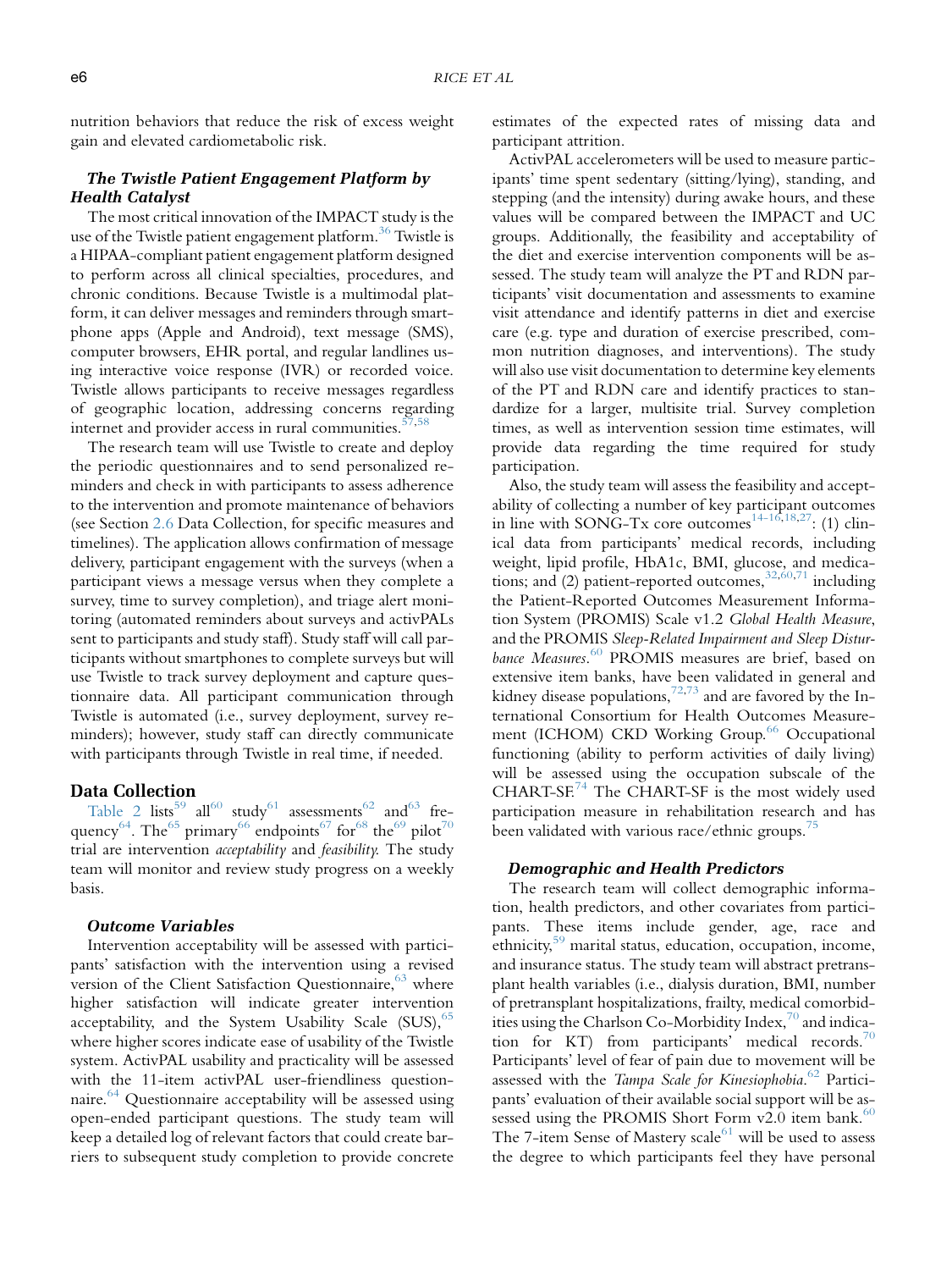|                                                           | <b>Session Frequency</b> |                               |                      |                                  |                        |                 |                  |  |
|-----------------------------------------------------------|--------------------------|-------------------------------|----------------------|----------------------------------|------------------------|-----------------|------------------|--|
| Variable Name                                             | <b>Baseline</b>          | Month 1<br>Weekly             | Month 2<br>Bi-weekly | Month 3<br>Bi-weekly             | Month 4 & 5<br>Monthly | Month 6<br>Once | Month 12<br>Once |  |
| Predictors                                                |                          |                               |                      |                                  |                        |                 |                  |  |
| Culturally-tailored diet and exercise baseline assessment |                          |                               |                      |                                  |                        |                 |                  |  |
| Food Assessment Questionnaire <sup>54</sup>               | Intervention             |                               |                      |                                  |                        |                 |                  |  |
| GPAQ Questionnaire <sup>43</sup>                          | Intervention             |                               |                      |                                  |                        |                 |                  |  |
| Demographics <sup>59</sup>                                | All                      |                               |                      |                                  |                        |                 |                  |  |
| Social Support questionnaire <sup>60</sup>                | All                      |                               |                      |                                  |                        |                 |                  |  |
| Mastery scale <sup>61</sup>                               | All                      |                               |                      |                                  |                        |                 |                  |  |
| Kinesiophobia questionnaire <sup>62</sup>                 | All                      |                               |                      |                                  |                        |                 |                  |  |
| Outcomes                                                  |                          |                               |                      |                                  |                        |                 |                  |  |
| QOL questionnaire <sup>60</sup>                           | All                      | Intervention                  |                      | Intervention                     |                        | All             | All              |  |
|                                                           |                          | (week 4 only)                 |                      | (end of Month 3)                 |                        |                 |                  |  |
| Sleep Quality questionnaire <sup>60</sup>                 | All                      | Intervention<br>(week 4 only) |                      | Intervention<br>(end of Month 3) |                        | All             | All              |  |
| Satisfaction with IMPACT intervention scale <sup>63</sup> |                          |                               |                      | Intervention                     |                        |                 | Intervention     |  |
| Usability scale for activPAL <sup>64</sup>                |                          |                               |                      |                                  |                        |                 | Intervention     |  |
| Usability scale for Twistle <sup>65</sup>                 |                          | Intervention                  |                      |                                  |                        | Intervention    | Intervention     |  |
|                                                           |                          | (week 4 only)                 |                      |                                  |                        |                 |                  |  |
| Occupational functioning questionnaire <sup>66</sup>      | All                      |                               |                      |                                  |                        | All             | All              |  |
| Diet and exercise adherence questionnaire <sup>67</sup>   |                          | Intervention                  | Intervention         | Intervention                     | Intervention           | Intervention    | Intervention     |  |
| activPAL Data Collection <sup>51,52</sup>                 |                          | All (prerehab)                |                      | All (post-rehab)                 |                        | All             | All              |  |
| In-depth interview <sup>68,69</sup>                       |                          |                               |                      | Intervention                     |                        | Intervention    |                  |  |
| EMR data abstraction <sup>59,70</sup>                     |                          |                               |                      |                                  |                        |                 | All              |  |

## <span id="page-6-0"></span>Table 2. Assessment and Intervention Time Points for Usual Care (UC) and Intervention Participants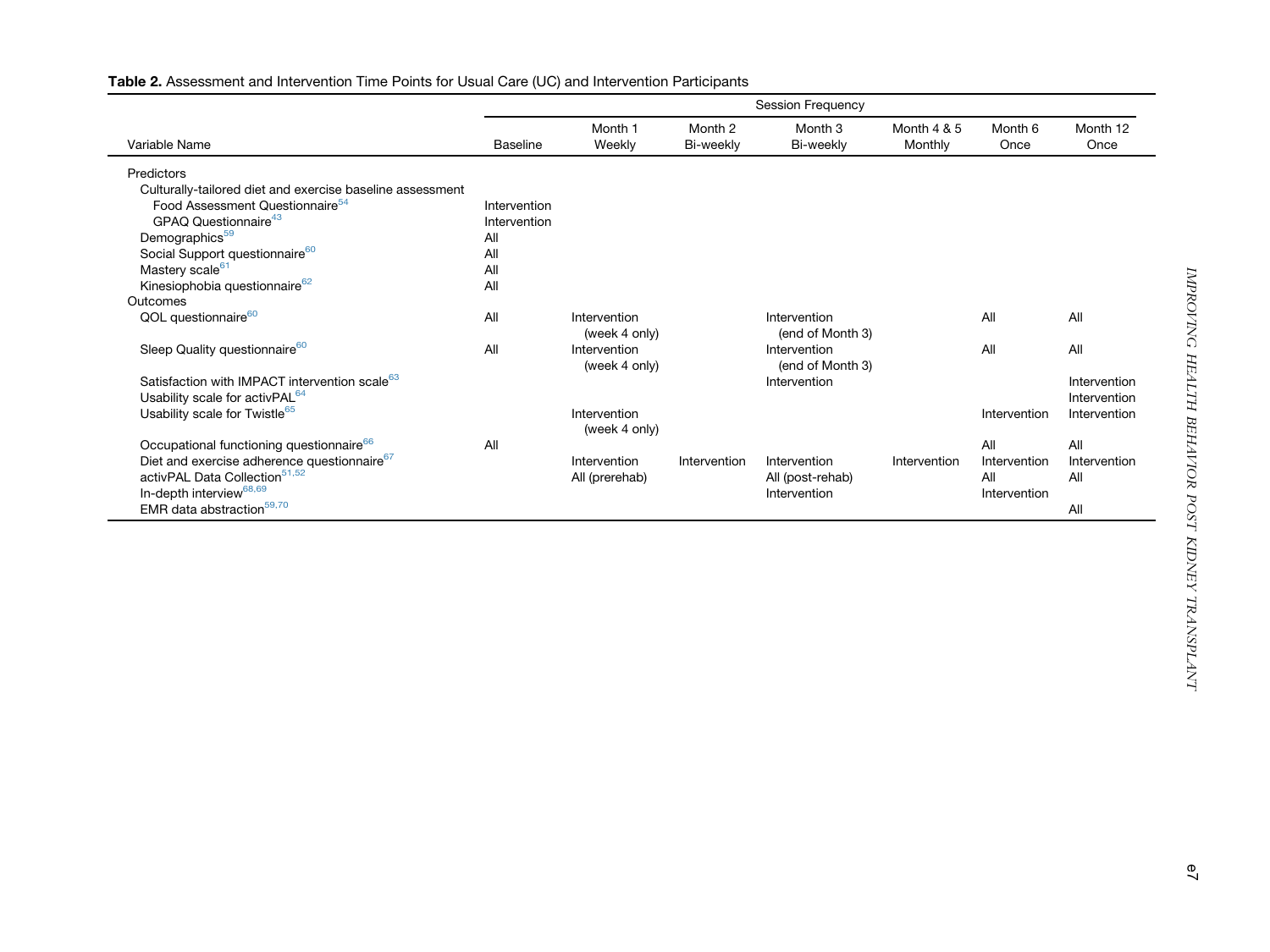control over the things that happen to them. The study team will measure adherence to the diet and exercise plan with a modified version of our post-transplant adherence questionnaire.  $67,68$  $67,68$  The primary goal for this study is to assess the feasibility of collecting this data rather than measuring any changes in these measures.

#### Intervention Evaluation

The research team will evaluate the process of implementing the IMPACT intervention using a mixedmethods approach consistent with a Type I Hybrid Intervention/Implementation design[.69](#page-10-29) Using the Consolidated Framework for Implementation Research  $(CFIR)^{76}$  $(CFIR)^{76}$  $(CFIR)^{76}$  as a theoretical framework, we will assess barriers and facilitators to implementation to provide real-time feedback for the pilot and to inform the future large-scale project. This evaluation will comprise a periodic survey with clinical (i.e., PT, RDN) and administrative staff regarding barriers and facilitators of implementation, as well as in-depth interviews with intervention group participants. Given that this is a multicomponent intervention, the survey and indepth interview approach to intervention evaluation will allow the study team to disentangle staff and participant perceptions of the feasibility and effectiveness of the various components for the participants: individualized prescription of culturally tailored physical activity and diet plan and the Twistle platform.

Patient satisfaction questionnaire and indepth interviews. A brief questionnaire will be used to survey intervention participants at 3 months posttransplant about their satisfaction with the study. At 6 months, in-depth, open-ended interviews will be conducted with intervention participants to further assess study satisfaction, and examine their approval of the intervention with a focus on their overall experience and recommendations for improvement. All interviews will be recorded and transcribed.

**Staff surveys.** Clinical and administrative staff will be contacted periodically to provide intervention feedback. Staff surveys include their assessment about barriers or facilitators to the intervention they observed or experienced, and suggestions for change if indicated. Observed barriers and facilitators can be related to direct staff activities or observations of participants interacting with study staff members. We will elicit feedback from the transplant team on the intervention process. We will ask for impressions of the IMPACT intervention and solicit suggestions regarding optimizing the future large-scale study.

Internal evaluation. The research coordinator will document all observations and experiences in a *Study* Observation Log, noting the date and source of the observation. The study team will review the log during research team weekly meetings and identify any process change needs. The research team will then iteratively communicate the problems identified and planned changes to the

research, clinical, and administrative teams. The survey data will be quantitatively analyzed, categorizing comments as to which of the major CFIR domains (Intervention, Outer Setting, Inner Setting, Characteristics of Individuals, Process) they refer and assessing counts and frequencies of comments found in each construct.

## Participant Reimbursement and Retention Methods

Participants will be reimbursed for their study participation in \$20.00 increments. Participants in the IMPACT intervention arm will receive payments each time they complete a series of questionnaires through Twistle. Those in the intervention group will also receive an additional \$20.00 payment after completing an in-depth interview with study staff at 6 months. Participants in the UC arm will receive payments for completing baseline, 6 months, and 12 months surveys. Thus, intervention participants can receive up to 13 payments maximum (\$260.00) for participating in the study in its entirety, and UC participants can receive up to 3 payments (\$60.00) for study participation. To facilitate retention and encourage open communication, intervention participants will have frequent contact with the study team via PT and RDN visits and the Twistle patient engagement platform. Participant retention efforts will be documented using Excel and REDCap,  $56,77$  $56,77$  and assessed during weekly study team meetings. These meetings will include a discussion of reasons for patient refusal and offer opportunities to discuss strategies to improve recruitment and retention rates.

# Analysis of Specific Aims Primary and Ancillary Analysis

The participant sample will be analyzed with detailed descriptive statistics regarding demographics and healthrelated characteristics. Missing data points during the study, including attrition and its underlying reasons, will be recorded and summarized as well. The primary analysis will focus on measures of feasibility and acceptability as outlined in Aim 1: Examine IMPACT's acceptability and feasibility in KT recipients (see [Table 1](#page-2-0)). These analyses will be used to determine endpoints, their variation, plausible intervention effect size, sample size, planned analyses, and accrual expectations. These analyses will guide the design of the subse-quent study.<sup>[78](#page-11-2)</sup> Also, these analyses, along with those of Aim 2, will be used to determine a clear rationale to support the next steps in the study process, including ''go versus no go'' decisions.[78](#page-11-2)

For Aim 2, ''Test the efficacy of IMPACT on proximal outcomes (e.g., weight, lipid profile, HbA1c, sleep quality, QOL) and distal outcomes (e.g., occupational functioning) in KT recipients,'' we will explore the intervention effects on adherence to the diet and exercise intervention, and compare proximal and distal outcomes between groups. This analysis will compare the intervention and UC group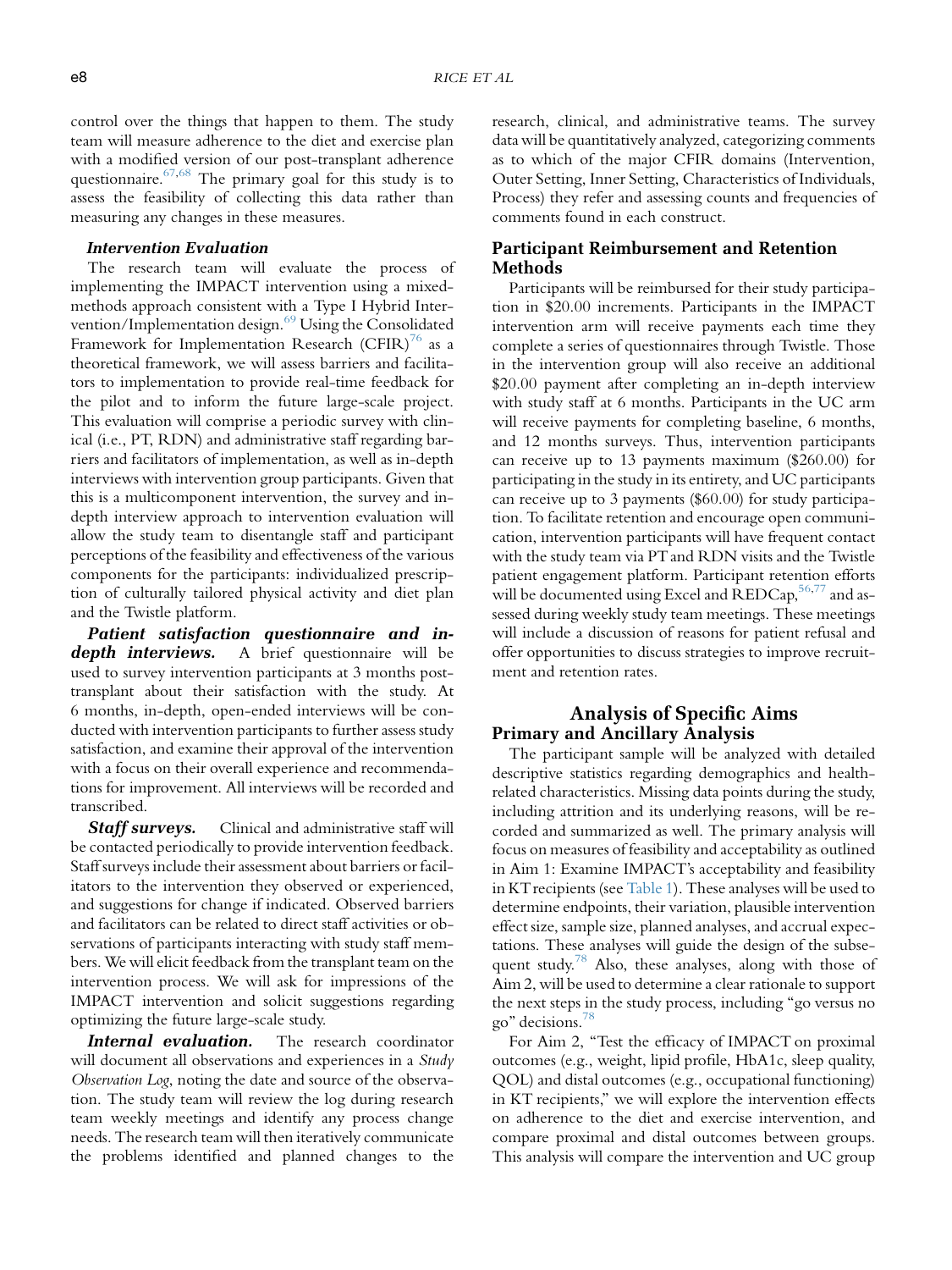on type, frequency, and intensity of exercise, as well as changes in weight and laboratory values, sleep quality, occupational functioning, and QOL using descriptive statistics and nonparametric methods. The activity in both groups will be compared using the activPAL data. For example, this analysis will answer the questions: what is the plausible range of difference in the proportion of participants engaging in the recommended diet and exercise routine and experiencing positive changes in proximal and distal outcomes? What is the difference in the amount of activity between the 2 groups? Given the small sample size of this study, we do not expect such differences will be statistically significant, but such differences will inform the planned large-scale study. In addition, analyses will consider participants' diet and exercise adherence in relation to proximal outcomes, such as weight and lipid profile.

## Qualitative Data Analysis

The core research team will review all of the interview transcripts to develop an annotated provisional codebook, using qualitative analysis software  $(Dedoose)^{9}$  to support this analysis. The subsequent interviews will be iteratively analyzed as follows: 2 primary coders will apply existing codes and will add new codes to the codebook as needed. Disagreement in coding will be resolved through consensus, and inter-rater agreement between coders will be assessed.<sup>[80](#page-11-4)</sup> The study team will maintain an audit trail to track coding decisions, and we will use memos throughout the analysis to identify key emerging concepts. Thematic analysis will be conducted to identify key concepts, including confirmation of existing knowledge and identification of novel themes.

The study team will create a provisional codebook with the barriers and facilitators identified in the brief surveys with clinical team members. Particular attention will be paid to themes that deal with the overall ease of use of the intervention and overall satisfaction with implementation. The study team will map the results of the qualitative analysis to the major CFIR domains.

## Sample Size Estimates

Although power estimates are not necessary for a pilot feasibility study, we used data from the last 5 years of KT recipients at the transplant center to estimate the number of patients we can expect to recruit for the study. The center transplants more than 40 patients per year. Of all eligible patients who receive a KT, we expect that 80% will agree to participate in our study, based on previous intervention research with KT patients,  $8,18,28,29,39,81$  $8,18,28,29,39,81$  $8,18,28,29,39,81$  $8,18,28,29,39,81$  $8,18,28,29,39,81$  $8,18,28,29,39,81$  and our own work.[82,](#page-11-6)[83](#page-11-7) Due to the number of patients transplanted at the transplant center annually, a reasonable recruitment target of 20 KT recipients was set for the pilot study.

## **Discussion**

KT recipients encounter elevated cardiometabolic risks post-transplant[.2](#page-9-22)[,3](#page-9-4) This risk is due to the increased likelihood of transplant recipients experiencing weight gain, hyperlipidemia, hypertension, and developing post-transplant diabetes in the first year after transplant.[6-11,](#page-9-3)[28,](#page-9-25)[29](#page-9-26) These conditions result in higher mortality rates<sup>4</sup> and reduced  $QOL<sup>19</sup>$  for transplant recipients. The IMPACT trial will address this urgent clinical demand in KT by assessing an intervention that may reduce the likelihood of weight gain, uncontrolled diabetes, new-onset diabetes, and cardiovascular events in patients posttransplant. This trial will also address the need to culturally tailor and individualize lifestyle interventions<sup>[35](#page-9-21)</sup> using careful assessment and consideration when prescribing diet and exercise regimens. By providing KT recipients with an intensive, personalized nutrition and exercise regimen that acknowledges and addresses structural barriers and integrates their cultural and other preferences, intervention participants will have the support, knowledge, resources, and self-efficacy to adhere to the program and improve their post-transplant health. Intervention adherence will be promoted through recurrent follow-up by the PT and RDN and the use of Twistle, which will serve as a means to remain in frequent contact with participants. Collecting detailed information on the PTand RDN intervention and using the Twistle patient engagement platform will provide the means to easily standardize, package, and disseminate the intervention to other transplant centers.

A major strength of this pilot trial is that it is being conducted with a transplant center that serves a high proportion of HL and AI patients, who are traditionally underrepresented in KT research and who may experience poorer KToutcomes because of limited resources and infrastructure to address structural barriers and to individualize interventions during usual care. It is essential that a larger trial includes underserved KT patients. Thus, feasibility and acceptability information from this pilot trial will help to ensure that this goal is a possibility. Although the small sample size of this study may not allow conclusions on participants' clinical outcomes, the study will collect descriptive data about weight improvements, changes to lipid panels, and physiological benefits of exercise and diet in kidney transplant recipients. This pilot study will provide invaluable information for the development of a large-scale intervention study. The large-scale trial will be the first to examine early post-transplant behavioral interventions and will establish a foundation for other transplant centers to implement custom healthy lifestyle interventions for KT recipients. Future research from this study team will examine cost-effectiveness, insurance reimbursement for allied health provider intervention costs, and translation of study materials to other languages.

## Practical Application

Given the tremendous resources that go into evaluating and transplanting kidney failure patients, it is important to explore effective, yet less costly approaches to reducing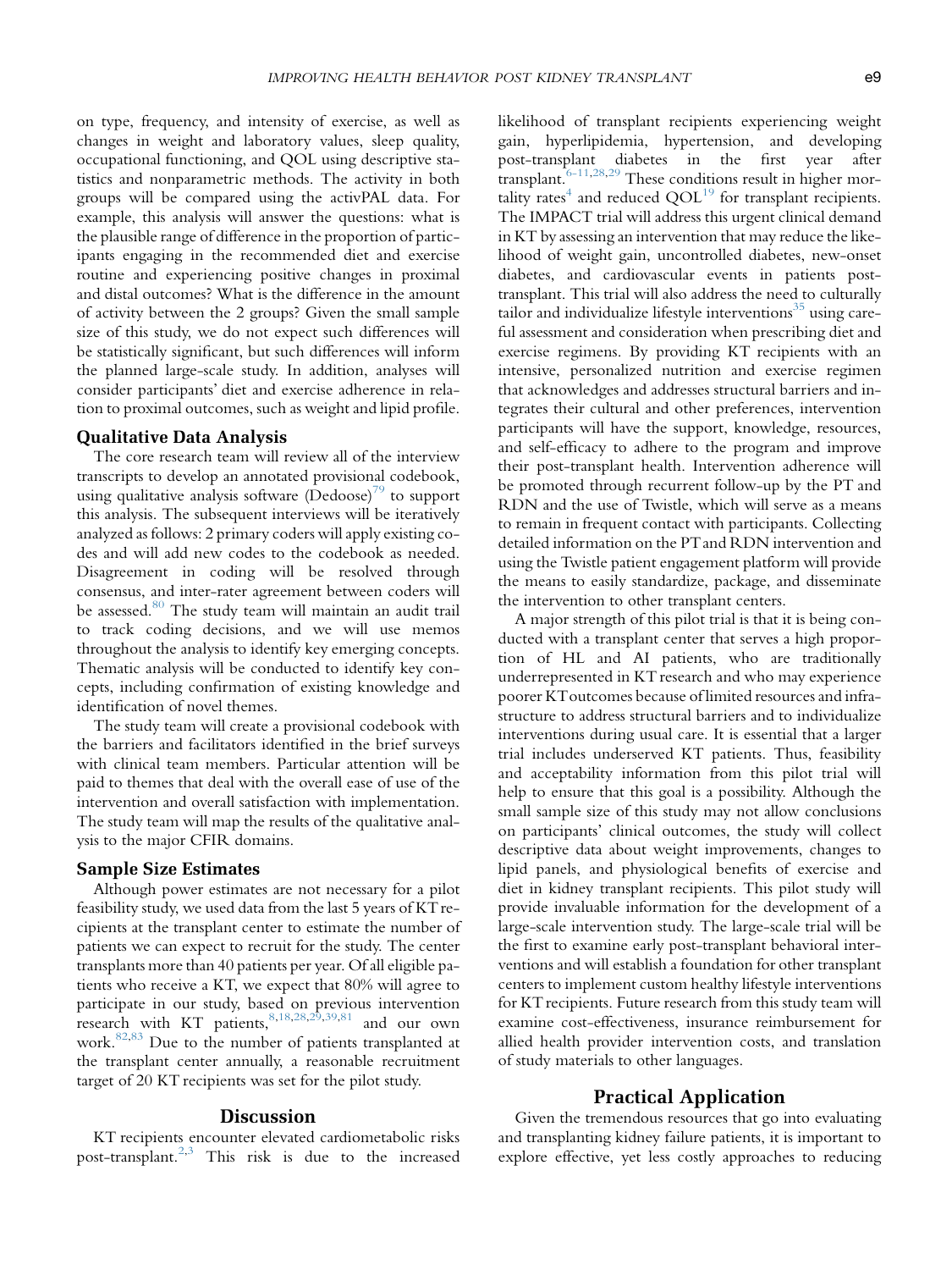post-transplant health risks. This intervention is a multimodal health-system pragmatic clinical intervention designed to improve the health behavior of kidney transplant recipients immediately post-transplant. The research team will use the findings from this pilot trial to develop a large-scale, pragmatic clinical trial to test the efficacy and cost-effectiveness of the intervention on kidney transplant recipients' post-transplant outcomes in the 3 largest minority racial/ethnic kidney failure groups: Black Americans, Hispanics, and American Indians.

# Acknowledgments

This project was supported by Award Number C-4157 from Dialysis Clinic Inc. (DCI), a national non-profit dialysis provider, and an award from the National Center for Advancing Translational Sciences, National Institutes of Health grant #UL1TR001449. The content is solely the responsibility of the authors and does not necessarily represent the official views of Dialysis Clinic, Inc. DCI had no involvement in the study design; in the collection, analysis, and interpretation of data; in the writing of this report; or in the decision to submit this article for publication. CKB is currently supported by an NIH K07 from the National Cancer Institute, United States grant CA215937.

#### References

<span id="page-9-0"></span>1. [Hariharan S, Israni AK, Danovitch G. Long-term survival after kidney](http://refhub.elsevier.com/S1051-2276(22)00019-X/sref1) transplantation. N Engl J Med. [2021;385:729-743](http://refhub.elsevier.com/S1051-2276(22)00019-X/sref1).

<span id="page-9-22"></span>2. [Neale J, Smith AC. Cardiovascular risk factors following renal trans](http://refhub.elsevier.com/S1051-2276(22)00019-X/sref2)plant. World J Transpl. [2015;5:183-195.](http://refhub.elsevier.com/S1051-2276(22)00019-X/sref2)

<span id="page-9-4"></span>3. [Rangaswami J, Mathew RO, Parasuraman R, et al. Cardiovascular dis](http://refhub.elsevier.com/S1051-2276(22)00019-X/sref3)[ease in the kidney transplant recipient: epidemiology, diagnosis and manage](http://refhub.elsevier.com/S1051-2276(22)00019-X/sref3)ment strategies. [Nephrol Dial Transpl.](http://refhub.elsevier.com/S1051-2276(22)00019-X/sref3) 2019;34:760-773.

<span id="page-9-1"></span>4. [Saran R, Robinson B, Abbott KC, et al. US renal data system 2016](http://refhub.elsevier.com/S1051-2276(22)00019-X/sref4) [annual data report: epidemiology of kidney disease in the United States.](http://refhub.elsevier.com/S1051-2276(22)00019-X/sref4) [Am J Kidney Dis.](http://refhub.elsevier.com/S1051-2276(22)00019-X/sref4) 2017;69:A7-A8.

<span id="page-9-2"></span>5. [Moons P, Vanrenterghem Y, Van Hooff JP, et al. Health-related quality of](http://refhub.elsevier.com/S1051-2276(22)00019-X/sref5) [life and symptom experience in tacrolimus-based regimens after renal trans](http://refhub.elsevier.com/S1051-2276(22)00019-X/sref5)[plantation: a multicentre study.](http://refhub.elsevier.com/S1051-2276(22)00019-X/sref5) Transpl Int. 2003;16:653-664.

<span id="page-9-3"></span>6. [Burne-Taney MJ, Yokota N, Rabb H. Persistent renal and extrarenal](http://refhub.elsevier.com/S1051-2276(22)00019-X/sref6) [immune changes after severe ischemic injury.](http://refhub.elsevier.com/S1051-2276(22)00019-X/sref6) Kidney Int. 2005;67:1002-1009.

7. [Covic A, Mardare N, Gusbeth-Tatomir P, Buhaescu I, Goldsmith DJ.](http://refhub.elsevier.com/S1051-2276(22)00019-X/sref7) [Acute effect of CyA A \(Neoral\) on large artery hemodynamics in renal trans](http://refhub.elsevier.com/S1051-2276(22)00019-X/sref7)plant patients. Kidney Int. [2005;67:732-737](http://refhub.elsevier.com/S1051-2276(22)00019-X/sref7).

<span id="page-9-24"></span>8. [Juskowa J, Bart](http://refhub.elsevier.com/S1051-2276(22)00019-X/sref8)ł[omiejczyk J, Paczek L, et al. Total homocysteine as a risk](http://refhub.elsevier.com/S1051-2276(22)00019-X/sref8) [factor for vascular disease in renal transplant recipients.](http://refhub.elsevier.com/S1051-2276(22)00019-X/sref8) Transpl Proc. [2002;34:576-579](http://refhub.elsevier.com/S1051-2276(22)00019-X/sref8).

9. [Merkel M. Homocysteine as a risk factor of cardiovascular disease.](http://refhub.elsevier.com/S1051-2276(22)00019-X/sref9) Int Congr Ser. [2004;1262:376-379.](http://refhub.elsevier.com/S1051-2276(22)00019-X/sref9)

10. [Pavarino-Bertelli EC, Sanches de Alvarenga MP, Goloni-Bertollo EM,](http://refhub.elsevier.com/S1051-2276(22)00019-X/sref10) [et al. Hyperhomocysteinemia and MTHFR C677T and A1298C polymor](http://refhub.elsevier.com/S1051-2276(22)00019-X/sref10)[phisms are associated with chronic allograft nephropathy in renal transplant re](http://refhub.elsevier.com/S1051-2276(22)00019-X/sref10)cipients. Transpl Proc. [2004;36:2979-2981.](http://refhub.elsevier.com/S1051-2276(22)00019-X/sref10)

11. [Cosio FG, Pesavento TE, Kim S, Osei K, Henry M, Ferguson RM. Pa](http://refhub.elsevier.com/S1051-2276(22)00019-X/sref11)[tient survival after renal transplantation: IV. Impact of post-transplant diabetes.](http://refhub.elsevier.com/S1051-2276(22)00019-X/sref11) Kidney Int. [2002;62:1440-1446.](http://refhub.elsevier.com/S1051-2276(22)00019-X/sref11)

<span id="page-9-5"></span>12. [Weir MR, Burgess ED, Cooper JE, et al. Assessment and management](http://refhub.elsevier.com/S1051-2276(22)00019-X/sref12) [of hypertension in transplant patients.](http://refhub.elsevier.com/S1051-2276(22)00019-X/sref12) J Am Soc Nephrol. 2015;26:1248-1260.

<span id="page-9-6"></span>13. [Shivaswamy V, Boerner B, Larsen J. Post-transplant diabetes mellitus:](http://refhub.elsevier.com/S1051-2276(22)00019-X/sref13) [causes, treatment, and impact on outcomes.](http://refhub.elsevier.com/S1051-2276(22)00019-X/sref13) Endocr Rev. 2016;37:37-61.

<span id="page-9-7"></span>14. [Takahashi A, Hu SL, Bostom A. Physical activity in kidney transplant](http://refhub.elsevier.com/S1051-2276(22)00019-X/sref14) [recipients: a review.](http://refhub.elsevier.com/S1051-2276(22)00019-X/sref14) Am J Kidney Dis. 2018;72:433-443.

<span id="page-9-15"></span>15. [Janaudis-Ferreira T, Mathur S, Deliva R, et al. Exercise for solid organ](http://refhub.elsevier.com/S1051-2276(22)00019-X/sref15) [transplant candidates and recipients: a joint position statement of the Canadian](http://refhub.elsevier.com/S1051-2276(22)00019-X/sref15) [Society of Transplantation and CAN-RESTORE.](http://refhub.elsevier.com/S1051-2276(22)00019-X/sref15) Transplantation. [2019;103:e220-e238.](http://refhub.elsevier.com/S1051-2276(22)00019-X/sref15)

<span id="page-9-16"></span>16. [Calella P, Hern](http://refhub.elsevier.com/S1051-2276(22)00019-X/sref16)ández-Sánchez S, Garofalo C, Ruiz JR, Carrero JJ, [Bellizzi V. Exercise training in kidney transplant recipients: a systematic re](http://refhub.elsevier.com/S1051-2276(22)00019-X/sref16)view. J Nephrol. [2019;32:567-579.](http://refhub.elsevier.com/S1051-2276(22)00019-X/sref16)

<span id="page-9-19"></span>17. [Palmer SC, Maggo JK, Campbell KL, et al. Dietary interventions for](http://refhub.elsevier.com/S1051-2276(22)00019-X/sref17) [adults with chronic kidney disease.](http://refhub.elsevier.com/S1051-2276(22)00019-X/sref17) Cochrane Database Syst Rev. [2017;4:CD011998. Article # CD011998](http://refhub.elsevier.com/S1051-2276(22)00019-X/sref17).

<span id="page-9-23"></span>18. [Janaudis-Ferreira T, Mathur S, Konidis S, Tansey CM, Beaurepaire C.](http://refhub.elsevier.com/S1051-2276(22)00019-X/sref18) [Outcomes in randomized controlled trials of exercise interventions in solid](http://refhub.elsevier.com/S1051-2276(22)00019-X/sref18) [organ transplant.](http://refhub.elsevier.com/S1051-2276(22)00019-X/sref18) World J Transpl. 2016;6:774-789.

<span id="page-9-8"></span>19. [Klaassen G, Zelle DM, Navis GJ, et al. Lifestyle intervention to](http://refhub.elsevier.com/S1051-2276(22)00019-X/sref19) [improve quality of life and prevent weight gain after renal transplantation:](http://refhub.elsevier.com/S1051-2276(22)00019-X/sref19) [design of the Active Care after Transplantation \(ACT\) randomized controlled](http://refhub.elsevier.com/S1051-2276(22)00019-X/sref19) trial. [BMC Nephrol.](http://refhub.elsevier.com/S1051-2276(22)00019-X/sref19) 2017;18:296.

<span id="page-9-9"></span>20. [Pooranfar S, Shakoor E, Shafahi M, et al. The effect of exercise training](http://refhub.elsevier.com/S1051-2276(22)00019-X/sref20) [on quality and quantity of sleep and lipid profile in renal transplant patients: a](http://refhub.elsevier.com/S1051-2276(22)00019-X/sref20) [randomized clinical trial.](http://refhub.elsevier.com/S1051-2276(22)00019-X/sref20) Int J Organ Transpl Med. 2014;5:157-165.

<span id="page-9-10"></span>21. [Krist AH, Davidson KW, Mangione CM, et al., US Preventive Ser](http://refhub.elsevier.com/S1051-2276(22)00019-X/sref21)[vices Task Force. Behavioral counseling interventions to promote a healthy](http://refhub.elsevier.com/S1051-2276(22)00019-X/sref21) [diet and physical activity for cardiovascular disease prevention in adults with](http://refhub.elsevier.com/S1051-2276(22)00019-X/sref21) [cardiovascular risk factors: US preventive Services Task Force recommenda](http://refhub.elsevier.com/S1051-2276(22)00019-X/sref21)tion statement. JAMA. [2020;324:2069.](http://refhub.elsevier.com/S1051-2276(22)00019-X/sref21)

22. [Evert AB, Dennison M, Gardner CD, et al. Nutrition therapy for adults](http://refhub.elsevier.com/S1051-2276(22)00019-X/sref22) [with diabetes or prediabetes: a consensus report.](http://refhub.elsevier.com/S1051-2276(22)00019-X/sref22) Diabetes Care. 2019;42: [731-754.](http://refhub.elsevier.com/S1051-2276(22)00019-X/sref22)

23. [Wilding JPH, Batterham RL, Calanna S, et al. Once-weekly](http://refhub.elsevier.com/S1051-2276(22)00019-X/sref23) [semaglutide in adults with overweight or obesity.](http://refhub.elsevier.com/S1051-2276(22)00019-X/sref23) N Engl J Med. [2021;384:989-1002.](http://refhub.elsevier.com/S1051-2276(22)00019-X/sref23)

<span id="page-9-11"></span>24. [Shah T, Kasravi A, Huang E, et al. Risk factors for development of](http://refhub.elsevier.com/S1051-2276(22)00019-X/sref24) [new-onset diabetes mellitus after kidney transplantation.](http://refhub.elsevier.com/S1051-2276(22)00019-X/sref24) Transplantation. [2006;82:1673-1676.](http://refhub.elsevier.com/S1051-2276(22)00019-X/sref24)

25. [van Hooff JP, Christiaans MH, van Duijnhoven EM. Evaluating mech](http://refhub.elsevier.com/S1051-2276(22)00019-X/sref25)[anisms of post-transplant diabetes mellitus.](http://refhub.elsevier.com/S1051-2276(22)00019-X/sref25) Nephrol Dial Transpl. 2004;19: [vi8-vi12.](http://refhub.elsevier.com/S1051-2276(22)00019-X/sref25)

26. [Weir MR, Fink JC. Risk for posttransplant diabetes mellitus with cur](http://refhub.elsevier.com/S1051-2276(22)00019-X/sref26)[rent immunosuppressive medications.](http://refhub.elsevier.com/S1051-2276(22)00019-X/sref26) Am J Kidney Dis. 1999;34:1-13.

<span id="page-9-12"></span>27. [Didsbury M, McGee RG, Tong A, et al. Exercise training in solid or](http://refhub.elsevier.com/S1051-2276(22)00019-X/sref27)[gan transplant recipients: a systematic review and meta-analysis.](http://refhub.elsevier.com/S1051-2276(22)00019-X/sref27) Transplantation. [2013;95:679-687](http://refhub.elsevier.com/S1051-2276(22)00019-X/sref27).

<span id="page-9-25"></span>28. [Painter PL, Hector L, Ray K, et al. A randomized trial of exercise](http://refhub.elsevier.com/S1051-2276(22)00019-X/sref28) [training after renal transplantation.](http://refhub.elsevier.com/S1051-2276(22)00019-X/sref28) Transplantation. 2002;71:42-48.

<span id="page-9-26"></span>29. [Painter PL, Hector L, Ray K, et al. Effects of exercise training on cor](http://refhub.elsevier.com/S1051-2276(22)00019-X/sref29)[onary heart disease risk factors in renal transplant recipients.](http://refhub.elsevier.com/S1051-2276(22)00019-X/sref29) Am J Kidney Dis. [2003;42:362-369](http://refhub.elsevier.com/S1051-2276(22)00019-X/sref29).

<span id="page-9-13"></span>30. [American Diabetes Association. Standards of medical care in dia](http://refhub.elsevier.com/S1051-2276(22)00019-X/sref30)betes—2006. Diabetes Care. [2006;29:S4-S42](http://refhub.elsevier.com/S1051-2276(22)00019-X/sref30).

<span id="page-9-14"></span>31. [Davidson J, Wilkinson A, Dantal J, et al. New-onset diabetes after](http://refhub.elsevier.com/S1051-2276(22)00019-X/sref31) [transplantation: 2003 International consensus guidelines. Proceedings of an](http://refhub.elsevier.com/S1051-2276(22)00019-X/sref31) [international expert panel meeting. Barcelona, Spain, 19 February 2003.](http://refhub.elsevier.com/S1051-2276(22)00019-X/sref31) Transplantation. [2003;75:SS3-SS24.](http://refhub.elsevier.com/S1051-2276(22)00019-X/sref31)

<span id="page-9-17"></span>32. [Ikizler TA, Burrowes JD, Byham-Gray LD, et al. KDOQI clinical prac](http://refhub.elsevier.com/S1051-2276(22)00019-X/sref32)[tice guideline for nutrition in CKD: 2020 update.](http://refhub.elsevier.com/S1051-2276(22)00019-X/sref32) Am J Kidney Dis. [2020;76:S1-S107](http://refhub.elsevier.com/S1051-2276(22)00019-X/sref32).

<span id="page-9-18"></span>33. Academy of Nutrition and Dietetics. CKD Macronutrients Executive Summary of Recommendations [Internet]. Academy of Nutrition and Dietetics [cited 2021 Jul 23]. Available from: [https://www.andeal.org/topic.cfm?](https://www.andeal.org/topic.cfm?menu=5303&cat=5558) [menu](https://www.andeal.org/topic.cfm?menu=5303&cat=5558)=[5303&cat](https://www.andeal.org/topic.cfm?menu=5303&cat=5558)=[5558](https://www.andeal.org/topic.cfm?menu=5303&cat=5558). Accessed July 23, 2021.

<span id="page-9-20"></span>34. Organ Procurement and Transplantation Network and Scientific Registry of Transplant Recipients. Transplants in the U.S. by Recipient Ethnicity. Available from: [https://optn.transplant.hrsa.gov/data/view-data-reports/](https://optn.transplant.hrsa.gov/data/view-data-reports/national-data/) [national-data/](https://optn.transplant.hrsa.gov/data/view-data-reports/national-data/). Accessed July 23, 2021.

<span id="page-9-21"></span>35. [Albarracin D, Wilson K, Chan MS, Durantini M, Sanchez F. Action](http://refhub.elsevier.com/S1051-2276(22)00019-X/sref35) [and inaction in multi-behaviour recommendations: a meta-analysis of lifestyle](http://refhub.elsevier.com/S1051-2276(22)00019-X/sref35) interventions. [Health Psychol Rev.](http://refhub.elsevier.com/S1051-2276(22)00019-X/sref35) 2018;12:1-24.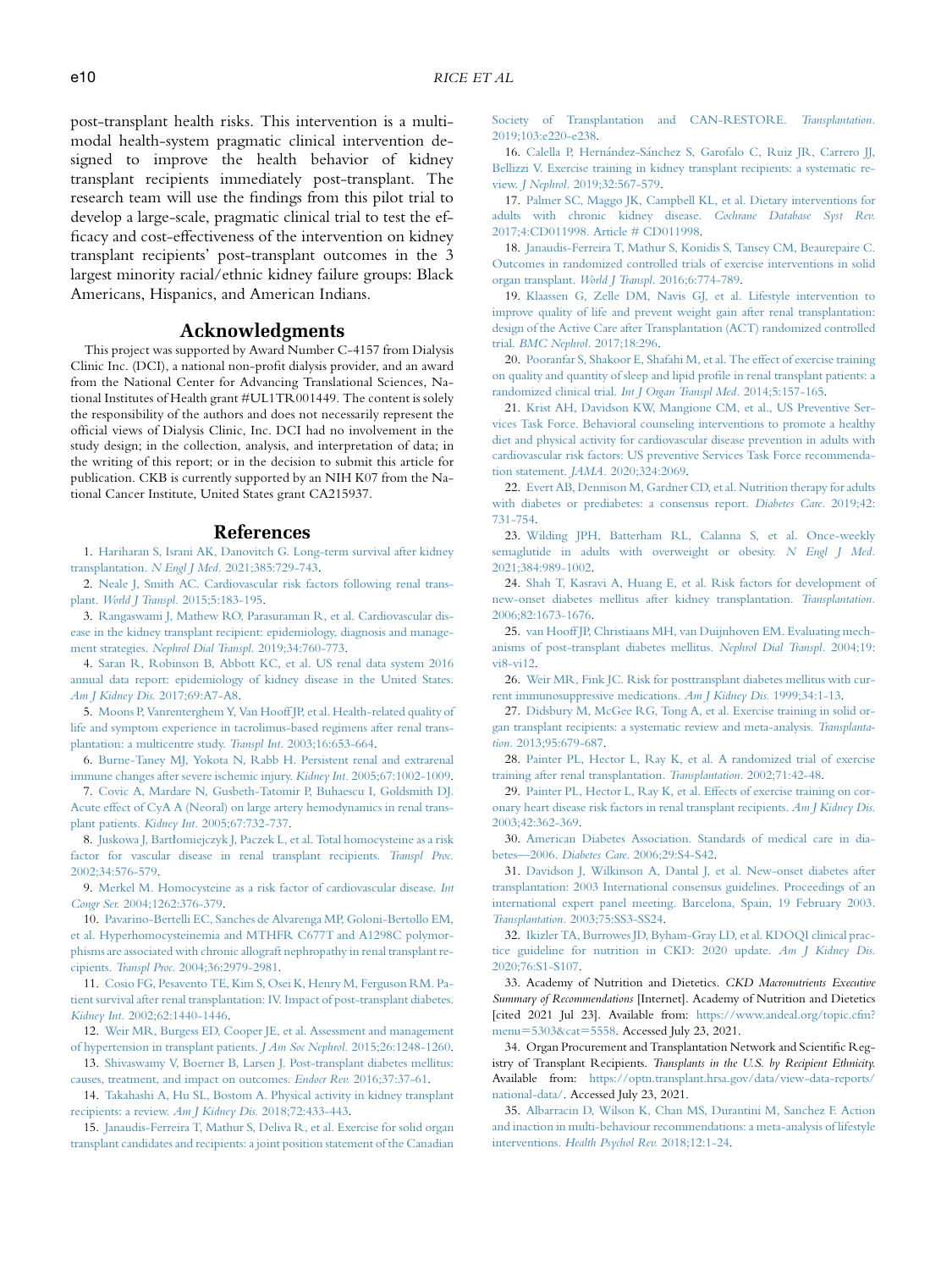<span id="page-10-0"></span>36. Singh K, Ross D. Twistle Inc [Internet] [cited 2021 Oct 4]. Available from: <https://www.twistle.com/>. Accessed October 4, 2021.

<span id="page-10-1"></span>37. [Sautenet B, Tong A, Manera KE, et al. Developing consensus-based](http://refhub.elsevier.com/S1051-2276(22)00019-X/sref37) [priority outcome domains for trials in kidney transplantation: a Multinational](http://refhub.elsevier.com/S1051-2276(22)00019-X/sref37) [Delphi survey with patients, caregivers, and health professionals.](http://refhub.elsevier.com/S1051-2276(22)00019-X/sref37) Transplantation. [2017;101:1875-1886.](http://refhub.elsevier.com/S1051-2276(22)00019-X/sref37)

<span id="page-10-2"></span>38. [Kastelz A, Tzvetanov IG, Fernhall B, et al. Experimental protocol of a](http://refhub.elsevier.com/S1051-2276(22)00019-X/sref38) [randomized controlled clinical trial investigating the effects of personalized](http://refhub.elsevier.com/S1051-2276(22)00019-X/sref38) [exercise rehabilitation on kidney transplant recipients' outcomes.](http://refhub.elsevier.com/S1051-2276(22)00019-X/sref38) Contemp Clin Trials. [2015;45:170-176](http://refhub.elsevier.com/S1051-2276(22)00019-X/sref38).

<span id="page-10-49"></span>39. [Tzvetanov I, West-Thielke P, D'Amico G, et al. A novel and person](http://refhub.elsevier.com/S1051-2276(22)00019-X/sref39)[alized rehabilitation program for obese kidney transplant recipients.](http://refhub.elsevier.com/S1051-2276(22)00019-X/sref39) Transpl Proc. [2014;46:3431-3437.](http://refhub.elsevier.com/S1051-2276(22)00019-X/sref39)

40. [Wickerson L, Rozenberg D, Janaudis-Ferreira T, et al. Physical rehabil](http://refhub.elsevier.com/S1051-2276(22)00019-X/sref40)[itation for lung transplant candidates and recipients: an evidence-informed](http://refhub.elsevier.com/S1051-2276(22)00019-X/sref40) [clinical approach.](http://refhub.elsevier.com/S1051-2276(22)00019-X/sref40) World J Transpl. 2016;6:517-531.

<span id="page-10-3"></span>41. [KDIGO 2012 clinical practice guideline for the evaluation and man](http://refhub.elsevier.com/S1051-2276(22)00019-X/sref41)[agement of chronic kidney disease.](http://refhub.elsevier.com/S1051-2276(22)00019-X/sref41) Kidney Int Suppl. 2013;3:1-150.

<span id="page-10-4"></span>42. [Inker LA, Astor BC, Fox CH, et al. KDOQI US commentary on the](http://refhub.elsevier.com/S1051-2276(22)00019-X/sref42) [2012 KDIGO clinical practice guideline for the evaluation and management](http://refhub.elsevier.com/S1051-2276(22)00019-X/sref42) of CKD. Am J Kidney Dis. [2014;63:713-735](http://refhub.elsevier.com/S1051-2276(22)00019-X/sref42).

<span id="page-10-5"></span>43. [Armstrong T, Bull F. Development of the World health Organization](http://refhub.elsevier.com/S1051-2276(22)00019-X/sref43) [Global physical activity questionnaire \(GPAQ\).](http://refhub.elsevier.com/S1051-2276(22)00019-X/sref43) J Public Health. 2006;14: [66-70.](http://refhub.elsevier.com/S1051-2276(22)00019-X/sref43)

<span id="page-10-6"></span>44. [Strath SJ, Kaminsky LA, Ainsworth BE, et al. Guide to the assessment](http://refhub.elsevier.com/S1051-2276(22)00019-X/sref44) [of physical activity: clinical and research applications: a scientific statement](http://refhub.elsevier.com/S1051-2276(22)00019-X/sref44) [from the American Heart Association.](http://refhub.elsevier.com/S1051-2276(22)00019-X/sref44) Circulation. 2013;128:2259-2279.

<span id="page-10-7"></span>45. [American Thoracic Society. ATS Committee on Proficiency Stan](http://refhub.elsevier.com/S1051-2276(22)00019-X/sref45)[dards for Clinical Pulmonary Function Laboratories. ATS statement:](http://refhub.elsevier.com/S1051-2276(22)00019-X/sref45) [guidelines for the six-minute walk test.](http://refhub.elsevier.com/S1051-2276(22)00019-X/sref45) Am J Resp Crit Care Med. [2002;166:111-117.](http://refhub.elsevier.com/S1051-2276(22)00019-X/sref45)

<span id="page-10-8"></span>46. [Jones CJ, Rikli RE, Beam WC. A 30-s chair-stand test as a measure of](http://refhub.elsevier.com/S1051-2276(22)00019-X/sref46) [lower body strength in community-residing older adults.](http://refhub.elsevier.com/S1051-2276(22)00019-X/sref46) Res Q Exerc Sport. [1999;70:113-119.](http://refhub.elsevier.com/S1051-2276(22)00019-X/sref46)

<span id="page-10-9"></span>47. [Lesinski M, Hortob](http://refhub.elsevier.com/S1051-2276(22)00019-X/sref47)ágyi T, Muehlbauer T, Gollhofer A, Granacher U. [Effects of balance training on balance performance in healthy older adults: a](http://refhub.elsevier.com/S1051-2276(22)00019-X/sref47) [systematic review and meta-analysis.](http://refhub.elsevier.com/S1051-2276(22)00019-X/sref47) Sports Med. 2015;45:1721-1738.

48. [Springer BA, Marin R, Cyhan T, Roberts H, Gill NW. Normative](http://refhub.elsevier.com/S1051-2276(22)00019-X/sref48) [values for the unipedal stance test with eyes open and closed.](http://refhub.elsevier.com/S1051-2276(22)00019-X/sref48) J Geriatr Phys Ther. [2007;30:8-15.](http://refhub.elsevier.com/S1051-2276(22)00019-X/sref48)

49. [Briggs RC, Gossman MR, Birch R, Drews JE, Shaddeau SA. Balance](http://refhub.elsevier.com/S1051-2276(22)00019-X/sref49) [performance among noninstitutionalized elderly Women.](http://refhub.elsevier.com/S1051-2276(22)00019-X/sref49) Phys Ther. [1989;69:748-756.](http://refhub.elsevier.com/S1051-2276(22)00019-X/sref49)

<span id="page-10-10"></span>50. [Borg GA. Psychophysical bases of perceived exertion.](http://refhub.elsevier.com/S1051-2276(22)00019-X/sref50) Med Sci Sports Exerc. [1982;14:377-381](http://refhub.elsevier.com/S1051-2276(22)00019-X/sref50).

<span id="page-10-11"></span>51. [Lyden K, Keadle SK, Staudenmayer J, Freedson PS. The activPALTM](http://refhub.elsevier.com/S1051-2276(22)00019-X/sref51) [accurately classifies activity intensity categories in healthy adults.](http://refhub.elsevier.com/S1051-2276(22)00019-X/sref51) Med Sci Sports Exerc. [2017;49:1022-1028.](http://refhub.elsevier.com/S1051-2276(22)00019-X/sref51)

<span id="page-10-12"></span>52. [Kozey-Keadle S, Libertine A, Lyden K, Staudenmayer J, Freedson PS.](http://refhub.elsevier.com/S1051-2276(22)00019-X/sref52) [Validation of wearable monitors for assessing sedentary behavior.](http://refhub.elsevier.com/S1051-2276(22)00019-X/sref52) Med Sci Sports Exerc. [2011;43:1561-1567.](http://refhub.elsevier.com/S1051-2276(22)00019-X/sref52)

<span id="page-10-13"></span>53. [Chan M, Patwardhan A, Ryan C, et al. Evidence-based guidelines for](http://refhub.elsevier.com/S1051-2276(22)00019-X/sref53) [the nutritional management of adult kidney transplant recipients.](http://refhub.elsevier.com/S1051-2276(22)00019-X/sref53) J Ren Nutr.  $2011.21.47 - 51$ 

<span id="page-10-14"></span>54. Gallegos D, Millichamp A. HACC food service client cultural food preferences assessment tool [Internet]. Queensland University of Technology [cited 2021 Jul 23]. Available from: [https://eprints.qut.edu.au/55544/8/](https://eprints.qut.edu.au/55544/8/HACC_FoodServiceClient_CulturalFoodPreferencesAssessmentTool.pdf) [HACC\\_FoodServiceClient\\_CulturalFoodPreferencesAssessmentTool.pdf](https://eprints.qut.edu.au/55544/8/HACC_FoodServiceClient_CulturalFoodPreferencesAssessmentTool.pdf). Accessed July 23, 2021.

<span id="page-10-15"></span>55. [Swan WI, Vivanti A, Hakel-Smith NA, et al. Nutrition care process](http://refhub.elsevier.com/S1051-2276(22)00019-X/sref55) [and model update: toward realizing people-centered care and outcomes man](http://refhub.elsevier.com/S1051-2276(22)00019-X/sref55)agement. J Acad Nutr Diet. [2017;117:2003-2014](http://refhub.elsevier.com/S1051-2276(22)00019-X/sref55).

<span id="page-10-16"></span>56. [Harris PA, Taylor R, Thielke R, Payne J, Gonzalez N, Conde JG.](http://refhub.elsevier.com/S1051-2276(22)00019-X/sref56) [Research electronic data capture \(REDCap\)—a metadata-driven methodol-](http://refhub.elsevier.com/S1051-2276(22)00019-X/sref56) <span id="page-10-47"></span><span id="page-10-37"></span><span id="page-10-36"></span>[ogy and workflow process for providing translational research informatics sup](http://refhub.elsevier.com/S1051-2276(22)00019-X/sref56)port. J Biomed Inform. [2009;42:377-381](http://refhub.elsevier.com/S1051-2276(22)00019-X/sref56).

<span id="page-10-17"></span>57. [Drake C, Zhang Y, Chaiyachati KH, Polsky D. The limitations of poor](http://refhub.elsevier.com/S1051-2276(22)00019-X/sref57) [broadband internet access for telemedicine use in rural America: an observa](http://refhub.elsevier.com/S1051-2276(22)00019-X/sref57)tional study. Ann Intern Med. [2019;171:382-384.](http://refhub.elsevier.com/S1051-2276(22)00019-X/sref57)

<span id="page-10-18"></span>58. [Struminger BB, Arora S. Leveraging telehealth to improve health care](http://refhub.elsevier.com/S1051-2276(22)00019-X/sref58) [access in rural America: it takes more than bandwidth.](http://refhub.elsevier.com/S1051-2276(22)00019-X/sref58) Ann Intern Med. [2019;171:376-377.](http://refhub.elsevier.com/S1051-2276(22)00019-X/sref58)

<span id="page-10-19"></span>59. [Mays VM, Ponce NA, Washington DL, Cochran SD. Classification of](http://refhub.elsevier.com/S1051-2276(22)00019-X/sref69) [race and ethnicity: implications for public health.](http://refhub.elsevier.com/S1051-2276(22)00019-X/sref69) Annu Rev Public Health. [2003;24:83-110.](http://refhub.elsevier.com/S1051-2276(22)00019-X/sref69)

<span id="page-10-20"></span>60. Health Measures. PROMIS (Patient-Reported Outcomes Measurement Information System). Available from: [https://commonfund.nih.gov/promis/](https://commonfund.nih.gov/promis/index) [index](https://commonfund.nih.gov/promis/index). Accessed July 23, 2021.

<span id="page-10-21"></span>61. [Pearlin L, Schooler C. The structure of coping.](http://refhub.elsevier.com/S1051-2276(22)00019-X/sref72) J Health Soc Behav. [1978;19:2-21](http://refhub.elsevier.com/S1051-2276(22)00019-X/sref72).

<span id="page-10-22"></span>62. [Tkachuk GA, Harris CA. Psychometric properties of the Tampa scale](http://refhub.elsevier.com/S1051-2276(22)00019-X/sref71) [for Kinesiophobia-11 \(TSK-11\).](http://refhub.elsevier.com/S1051-2276(22)00019-X/sref71) J Pain. 2012;13:970-977.

<span id="page-10-23"></span>63. [Attkisson CC, Larsen DL, Hargreaves WA, et al. Client satisfaction](http://refhub.elsevier.com/S1051-2276(22)00019-X/sref59) [questionnaire-8 \(CSQ-8\). In: John Rush A, ed.](http://refhub.elsevier.com/S1051-2276(22)00019-X/sref59) American Psychiatric Association [Task Force for the Handbook of Psychiatric Measures.](http://refhub.elsevier.com/S1051-2276(22)00019-X/sref59). Handbook of psychiatric measures [Washington, DC: American Psychiatric Publishing; 2007:176-178.](http://refhub.elsevier.com/S1051-2276(22)00019-X/sref59)

<span id="page-10-24"></span>64. [Berendsen BA, Hendriks MR, Meijer K, Plasqui G, Schaper NC,](http://refhub.elsevier.com/S1051-2276(22)00019-X/sref61) [Savelberg HH. Which activity monitor to use? Validity, reproducibility and](http://refhub.elsevier.com/S1051-2276(22)00019-X/sref61) [user friendliness of three activity monitors.](http://refhub.elsevier.com/S1051-2276(22)00019-X/sref61) BMC Public Health. 2014;14:749.

<span id="page-10-48"></span><span id="page-10-46"></span><span id="page-10-45"></span><span id="page-10-44"></span><span id="page-10-43"></span><span id="page-10-42"></span><span id="page-10-41"></span><span id="page-10-40"></span><span id="page-10-39"></span><span id="page-10-38"></span><span id="page-10-25"></span>65. [Brooke J. SUS - a quick and dirty usability scale. In: Jordan PW,](http://refhub.elsevier.com/S1051-2276(22)00019-X/sref60) [Thomas B, Weerdmeester B, McClelland IL, eds.](http://refhub.elsevier.com/S1051-2276(22)00019-X/sref60) Usability Evaluation In Industry. [Bristol, PA: Taylor and Francis; 1996:189-194](http://refhub.elsevier.com/S1051-2276(22)00019-X/sref60).

<span id="page-10-26"></span>66. [Verberne WR, Das-Gupta Z, Allegretti AS, et al. Development of an](http://refhub.elsevier.com/S1051-2276(22)00019-X/sref66) [international standard set of value-based outcome measures for patients with](http://refhub.elsevier.com/S1051-2276(22)00019-X/sref66) [chronic kidney disease: a report of the International Consortium for Health](http://refhub.elsevier.com/S1051-2276(22)00019-X/sref66) [Outcomes Measurement \(ICHOM\) CKD working group.](http://refhub.elsevier.com/S1051-2276(22)00019-X/sref66) Am J Kidney Dis. [2019;73:372-384](http://refhub.elsevier.com/S1051-2276(22)00019-X/sref66).

<span id="page-10-27"></span>67. [Dew MA, DiMartini AF, De Vito Dabbs A, et al. Adherence to the](http://refhub.elsevier.com/S1051-2276(22)00019-X/sref73) [medical regimen during the first two years after lung transplantation.](http://refhub.elsevier.com/S1051-2276(22)00019-X/sref73) Transplantation. [2008;85:193-202.](http://refhub.elsevier.com/S1051-2276(22)00019-X/sref73)

<span id="page-10-28"></span>68. [Ng YH, Litvinovich I, Leyva Y, et al. Medication, healthcare appoint](http://refhub.elsevier.com/S1051-2276(22)00019-X/sref74)[ment and lifestyle nonadherence: do they share the same risk factors?](http://refhub.elsevier.com/S1051-2276(22)00019-X/sref74) Transplant Direct. [2022;8:e1256.](http://refhub.elsevier.com/S1051-2276(22)00019-X/sref74)

<span id="page-10-29"></span>69. [Curran GM, Bauer M, Mittman B, Pyne JM, Stetler C. Effectiveness](http://refhub.elsevier.com/S1051-2276(22)00019-X/sref75)[implementation hybrid designs: combining elements of clinical effectiveness](http://refhub.elsevier.com/S1051-2276(22)00019-X/sref75) [and implementation research to enhance public health impact.](http://refhub.elsevier.com/S1051-2276(22)00019-X/sref75) Med Care. [2012;50:217-226.](http://refhub.elsevier.com/S1051-2276(22)00019-X/sref75)

<span id="page-10-30"></span>70. [Jassal SV, Schaubel DE, Fenton SSA. Baseline comorbidity in kidney](http://refhub.elsevier.com/S1051-2276(22)00019-X/sref70) [transplant recipients: a comparison of comorbidity indices.](http://refhub.elsevier.com/S1051-2276(22)00019-X/sref70) Transplantation. [2005;46:136-142.](http://refhub.elsevier.com/S1051-2276(22)00019-X/sref70)

<span id="page-10-31"></span>71. [Flythe JE, Hilliard TS, Ikeler K, et al. Toward patient-centered inno](http://refhub.elsevier.com/S1051-2276(22)00019-X/sref63)[vation: a conceptual framework for patient-reported outcome measures for](http://refhub.elsevier.com/S1051-2276(22)00019-X/sref63) [transformative kidney replacement devices.](http://refhub.elsevier.com/S1051-2276(22)00019-X/sref63) Clin J Am Soc Nephrol. [2020;15:1522-1530.](http://refhub.elsevier.com/S1051-2276(22)00019-X/sref63)

<span id="page-10-32"></span>72. [Hays RD, Spritzer KL, Schalet BD, Cella D. PROMIS](http://refhub.elsevier.com/S1051-2276(22)00019-X/sref64)®-29 v2.0 pro[file physical and mental health summary scores.](http://refhub.elsevier.com/S1051-2276(22)00019-X/sref64) Qual Life Res. 2018;27:1885- [1891](http://refhub.elsevier.com/S1051-2276(22)00019-X/sref64).

<span id="page-10-33"></span>73. [Tang E, Ekundayo O, Peipert JD, et al. Validation of the Patient-](http://refhub.elsevier.com/S1051-2276(22)00019-X/sref65)[Reported Outcomes Measurement Information System \(PROMIS\)-57 and](http://refhub.elsevier.com/S1051-2276(22)00019-X/sref65) [-29 item short forms among kidney transplant recipients.](http://refhub.elsevier.com/S1051-2276(22)00019-X/sref65) Qual Life Res. [2019;28:815-827.](http://refhub.elsevier.com/S1051-2276(22)00019-X/sref65)

<span id="page-10-34"></span>74. [Whiteneck GG, Charlifue SW, Gerhart KA, Overholser JD,](http://refhub.elsevier.com/S1051-2276(22)00019-X/sref67) [Richardson GN. Quantifying handicap: a new measure of long-term rehabil](http://refhub.elsevier.com/S1051-2276(22)00019-X/sref67)itation outcomes. [Arch Phys Med Rehabil.](http://refhub.elsevier.com/S1051-2276(22)00019-X/sref67) 1992;73:519.

<span id="page-10-35"></span>75. [Sander AM, Pappadis MR, Davis LC, et al. Relationship of race/](http://refhub.elsevier.com/S1051-2276(22)00019-X/sref68) [ethnicity and income to community integration following traumatic brain](http://refhub.elsevier.com/S1051-2276(22)00019-X/sref68) [injury: investigation in a non-rehabilitation trauma sample.](http://refhub.elsevier.com/S1051-2276(22)00019-X/sref68) Neuro Rehabil. [2009;24:15](http://refhub.elsevier.com/S1051-2276(22)00019-X/sref68).